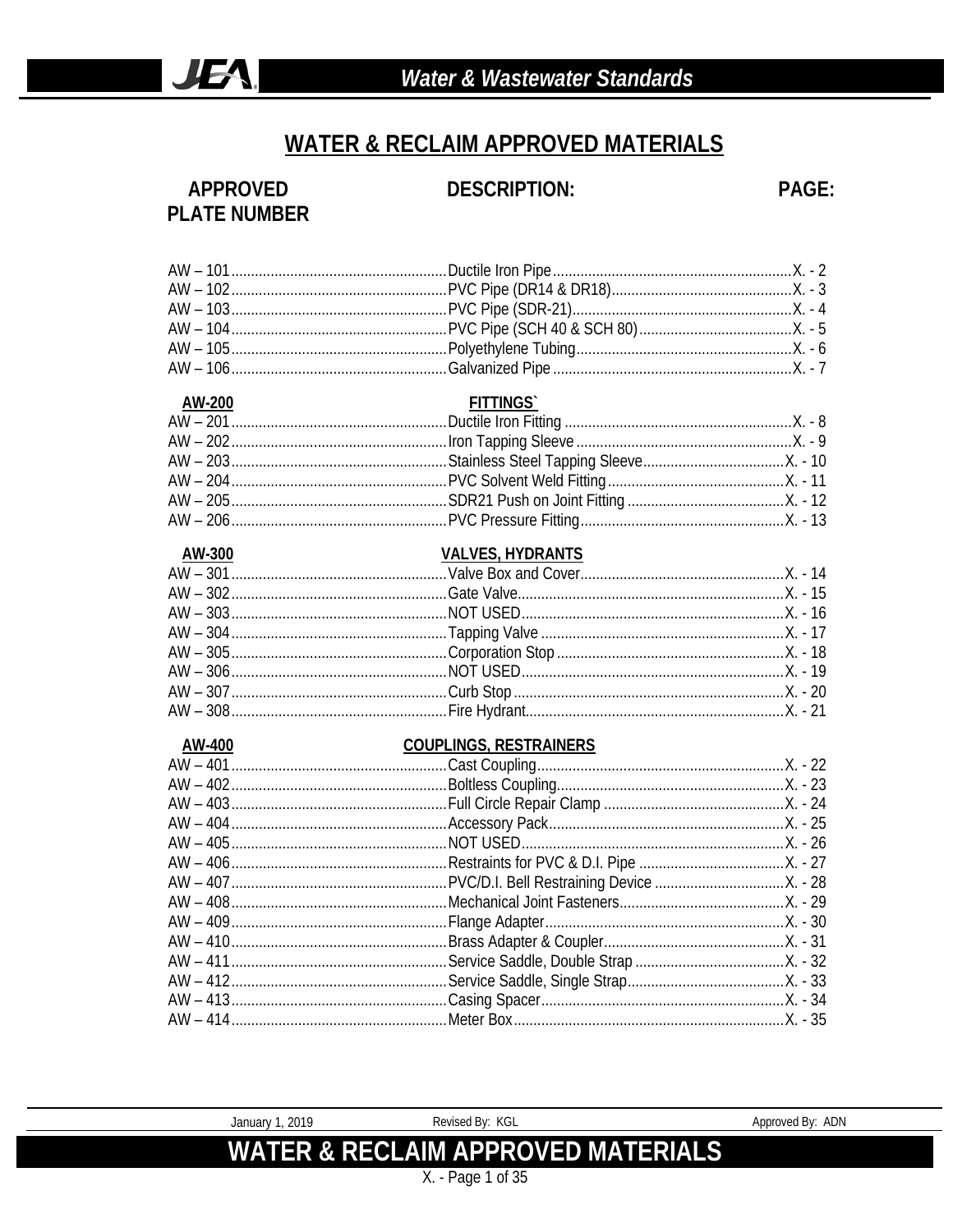**AW-101 DUCTILE IRON PIPE**

JEA.



**Note:** Push on joint shown as example only (For additional joints, see specifications)

DESCRIPTION: Ductile Iron Pipe (D.I.P), cement lined. See Chapter III. 1. - Section 350 of the current JEA Standards for specifications and requirements. See Chapter VI. 1. - Section 701 for Reclaimed Water specifications and requirements.

| <b>SIZE</b>     | <b>MANUFACTURER</b>             | MODEL $#$ |
|-----------------|---------------------------------|-----------|
| 3-inch & larger | American Cast Iron Pipe Company | N/A       |
| 3-inch & larger | McWane Ductile                  | N/A       |
| 3-inch & larger | U.S. Pipe                       | N/A       |

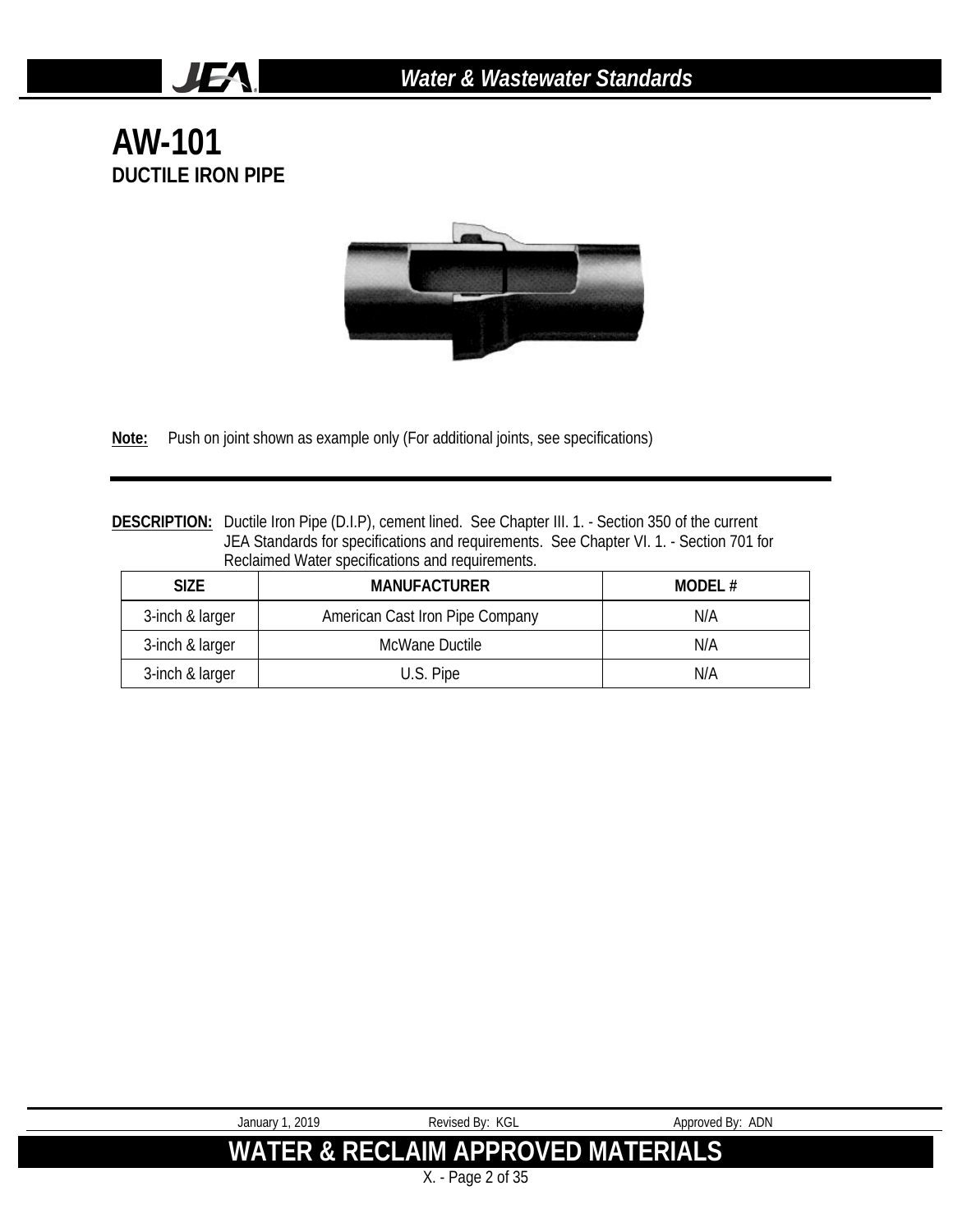**AW-102 PVC PIPE (DR14 & DR18)**

**JEA** 

# TOO CL

**DESCRIPTION:** DR14 & DR18 Pipe. See Chapter III. 1. - Section 350 of the current JEA Standards for specifications and requirements. See Chapter VI. 1. - Section 701 for Reclaimed Water specifications and requirements.

| <b>SIZE</b>     | <b>MANUFACTURER</b>                    | <b>MODEL#</b> |
|-----------------|----------------------------------------|---------------|
| $4$ -inch - 12  | <b>Diamond Plastics</b>                | N/A           |
| $4$ -inch $-12$ | JM Eagle                               | N/A           |
| $4$ -inch - 12  | National Pipe & Plastics/National PVC) | N/A           |
| $4$ -inch $-12$ | North American Pipe Co. (NAPCO)        | N/A           |
| $4$ -inch $-12$ | lpex                                   | N/A           |
| $4$ -inch $-12$ | Sanderson Pipe Corportation            | N/A           |

**DESCRIPTION:** DR16 Pipe. See Chapter III. 1. - Section 350 of the current JEA Standards for specifications and requirements. See Chapter VI. 1. - Section 701 for Reclaimed Water specifications and requirements.

| <b>SIZE</b> | <b>MANUFACTURER</b>                    | MODEL# |
|-------------|----------------------------------------|--------|
| 16-inch     | <b>Diamond Plastics</b>                | N/A    |
| 16-inch     | JM Eagle                               | N/A    |
| 16-inch     | National Pipe & Plastics/National PVC) | N/A    |
| 16-inch     | North American Pipe Co. (NAPCO)        | N/A    |
| 16-inch     | lpex                                   | N/A    |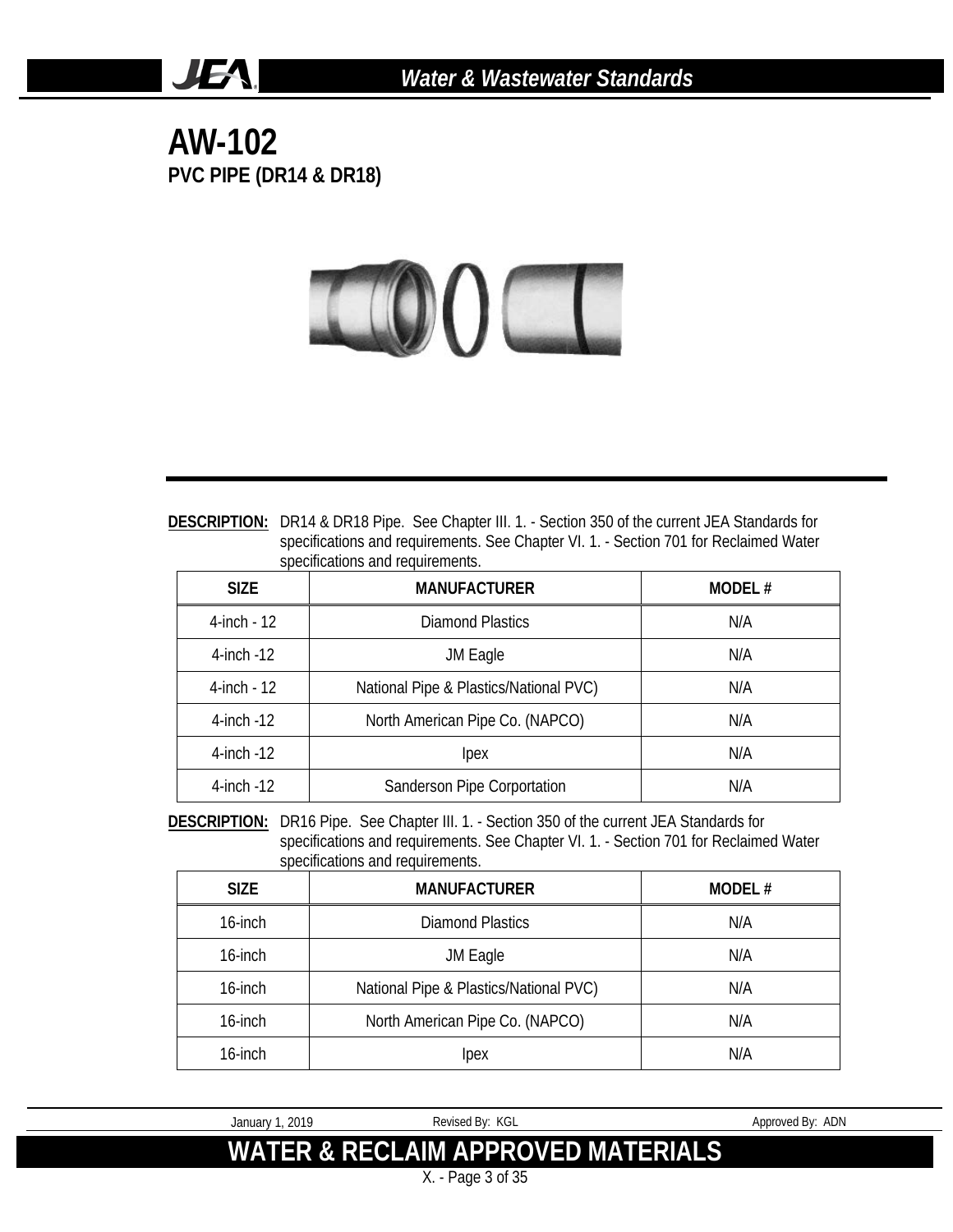**AW-103 PVC PIPE (SDR-21)**

**JEA** 



**DESCRIPTION:** PVC 1120, SDR 21 Pipe. See Chapter III. 1. - Section 350 of the current JEA Standards for specifications and requirements. See Chapter VI. 1. - Section 701 for Reclaimed Water specifications and requirements.

| <b>SIZE</b> | <b>MANUFACTURER</b>             | <b>MODEL#</b> |
|-------------|---------------------------------|---------------|
| 2-inch only | Diamond Plastics                | N/A           |
| 2-inch only | JM Eagle                        | N/A           |
| 4-inch only | National Pipe & Plastics        | N/A           |
| 2-inch only | North American Pipe Co. (NAPCO) | N/A           |

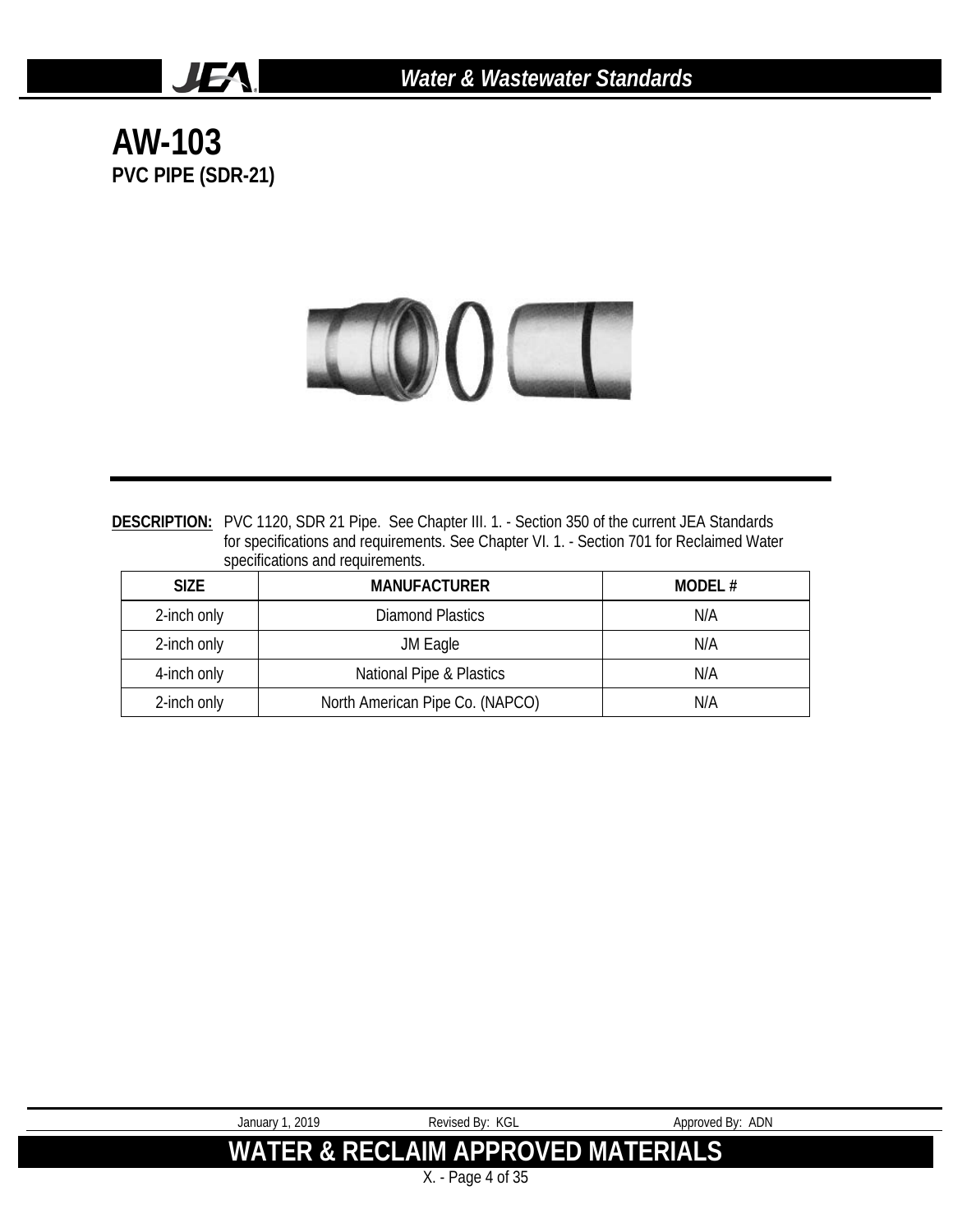#### **AW-104 PVC PIPE (SCH 40 & SCH 80)**

**JEA** 



| <b>DESCRIPTION:</b> PVC SCH 40 & SCH 80 Pipe. See Chapter III. 1. - Section 350 of the current JEA |  |
|----------------------------------------------------------------------------------------------------|--|
| Standards for specifications and requirements. See Chapter VI. 1. - Section 701 for                |  |
| Reclaimed Water specifications and requirements.                                                   |  |

| <b>SIZE</b> | <b>MANUFACTURER</b>             | <b>MODEL#</b> |
|-------------|---------------------------------|---------------|
| 2-inch only | JM Eagle Manufacturing          | N/A           |
| 2-inch only | National Pipe and Plastics      | N/A           |
| 2-inch only | North American Pipe Co. (NAPCO) | N/A           |
| 2-inch only | Universal 100 / Accord          | N/A           |
| 2-inch only | Charlotte Pipe and Foundry Co   | N/A           |

| January 1, 2019 | Revised By: KGL                    | Approved By: ADN |
|-----------------|------------------------------------|------------------|
|                 | WATER & RECLAIM APPROVED MATERIALS |                  |
|                 | $X. - Page 5 of 35$                |                  |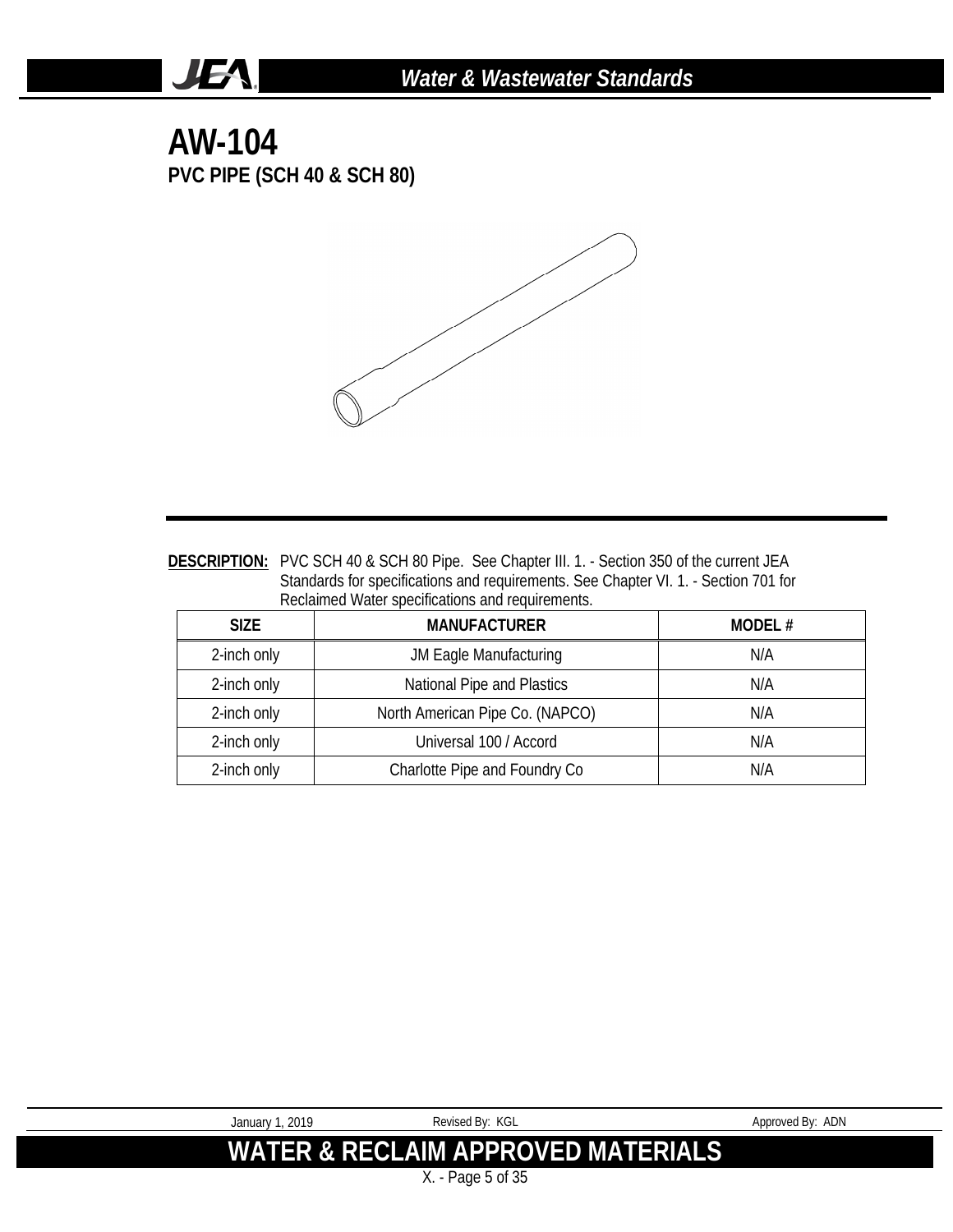**AW-105 POLYETHYLENE TUBING**

**JEA** 



**DESCRIPTION:** PE 4710, SDR-9, Copper Tube Size, Polyethylene Tubing. See Chapter III. 1. - Section 350 of the current JEA Standards for specifications and requirements. See Chapter VI. 1. - Section 701 for Reclaimed Water specifications and requirements.

| SI <sub>7</sub> F | <b>MANUFACTURER</b>                  | MODEL $#$           |
|-------------------|--------------------------------------|---------------------|
| 2-inch & smaller  | Endot-Yardley                        | EndoPure            |
| 2-inch & smaller  | Phillips Driscopipe/Performance Pipe | N/A                 |
| 2-inch & smaller  | <b>Charter Plastics</b>              | Blue Ice            |
| 2-inch & smaller  | <b>Silver-Line Plastics</b>          | N/A                 |
| 2-inch & smaller  | <b>Advanced Drainage System</b>      | <b>ADS PolyFlex</b> |

| January 1, 2019 | Revised By: KGL                    | Approved By: ADN |
|-----------------|------------------------------------|------------------|
|                 | WATER & RECLAIM APPROVED MATERIALS |                  |
|                 | $X. - Page 6 of 35$                |                  |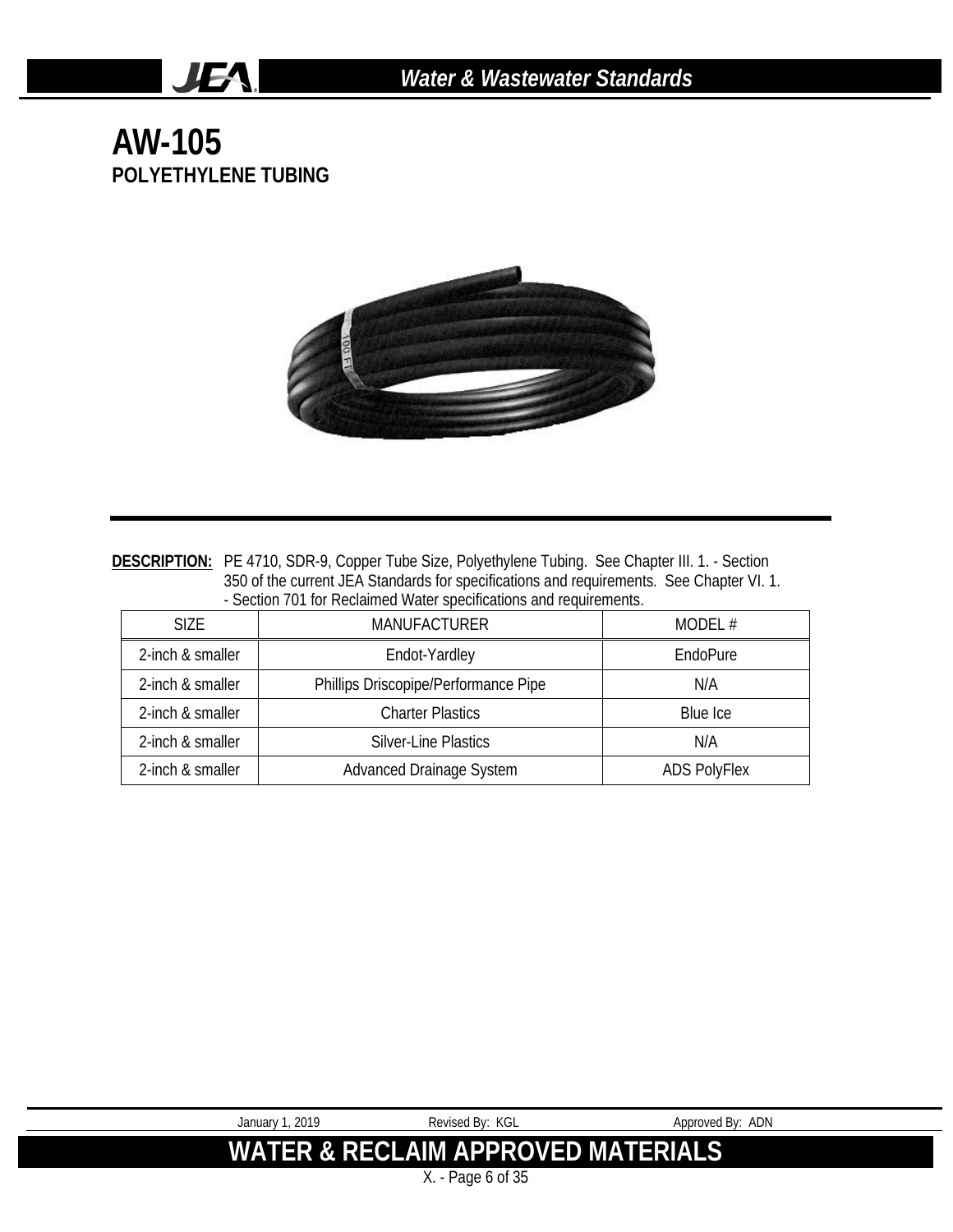#### **AW-106 GALVANIZED PIPE**

**JEA** 



For use in Contaminated Soil Sites only.

#### DESCRIPTION: Galvanized Pipe. See Chapter III. 1. - Section 350 of the current JEA Standards for specifications and requirements. See Chapter VI. 1. - Section 701 for Reclaimed Water specifications and requirements.

| SIZE             | <b>MANUFACTURER</b>         | MODEL $#$ |
|------------------|-----------------------------|-----------|
| 3-inch & smaller | <b>Grinnell Corporation</b> | N/A       |
| 4-inch & smaller | Wheatland Tube              | N/A       |

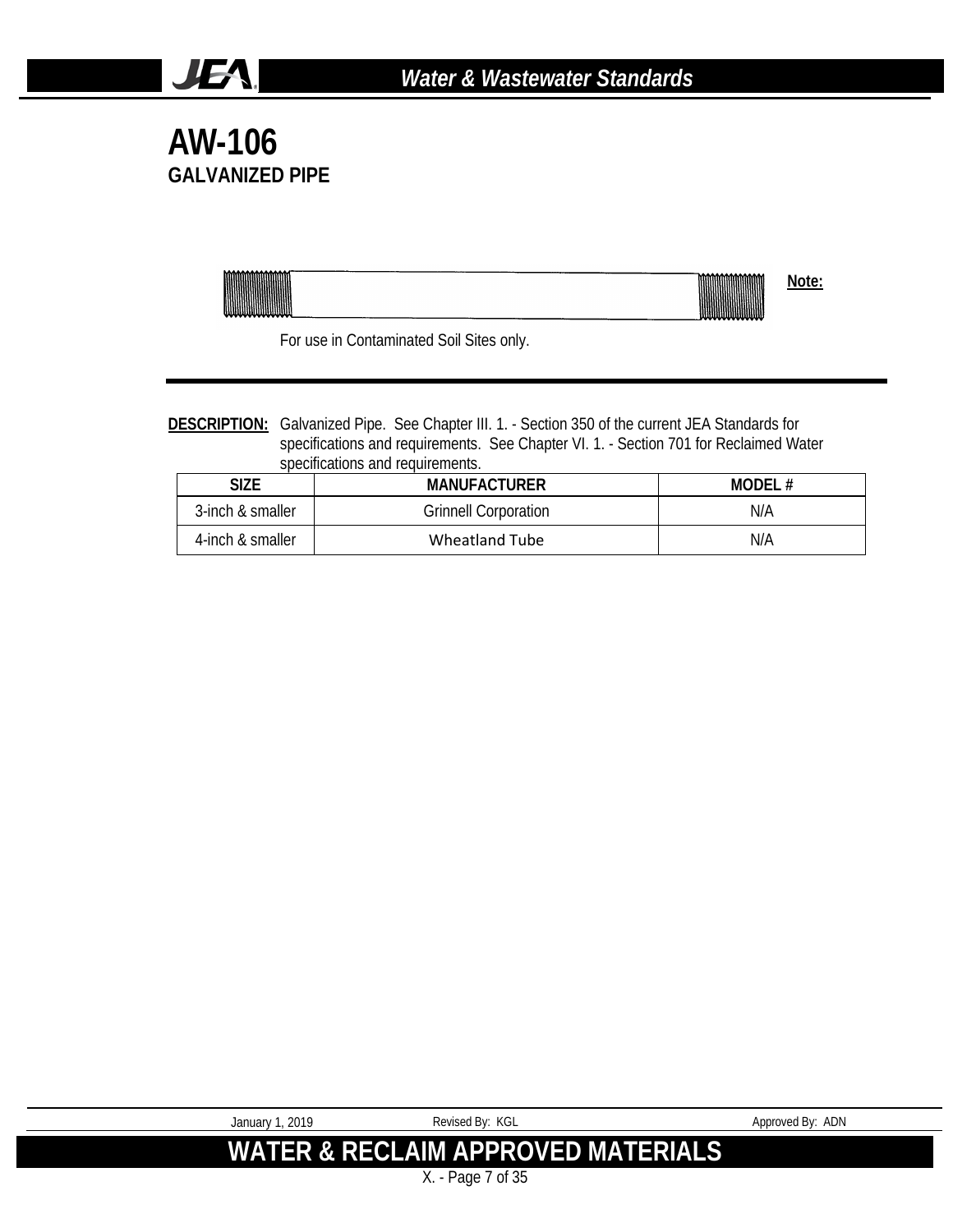## **AW-201 DUCTILE IRON FITTING**

**JEA** 



- **Note:** Mechanical Joint, 90-degree bend, **shown** as example only (for additional joints & fittings, see specifications).
- **DESCRIPTION:** Ductile Iron Fitting, cement-lined or JEA approved equal. See Chapter III. 1. Section 350 of the current JEA Standards for specifications and requirements. See Chapter VI. 1. - Section 701 for Reclaimed Water specifications and requirements.

| <b>SIZE</b>     | <b>MANUFACTURER</b>        | MODEL# |
|-----------------|----------------------------|--------|
| 3-inch & larger | Tyler Union                | N/A    |
| 4-inch & larger | <b>Star Pipe Products</b>  | N/A    |
| 3-inch & larger | Sigma Corp. (Russell Pipe) | N/A    |
| 3-inch & larger | <b>SIP Industries</b>      | N/A    |



X. - Page 8 of 35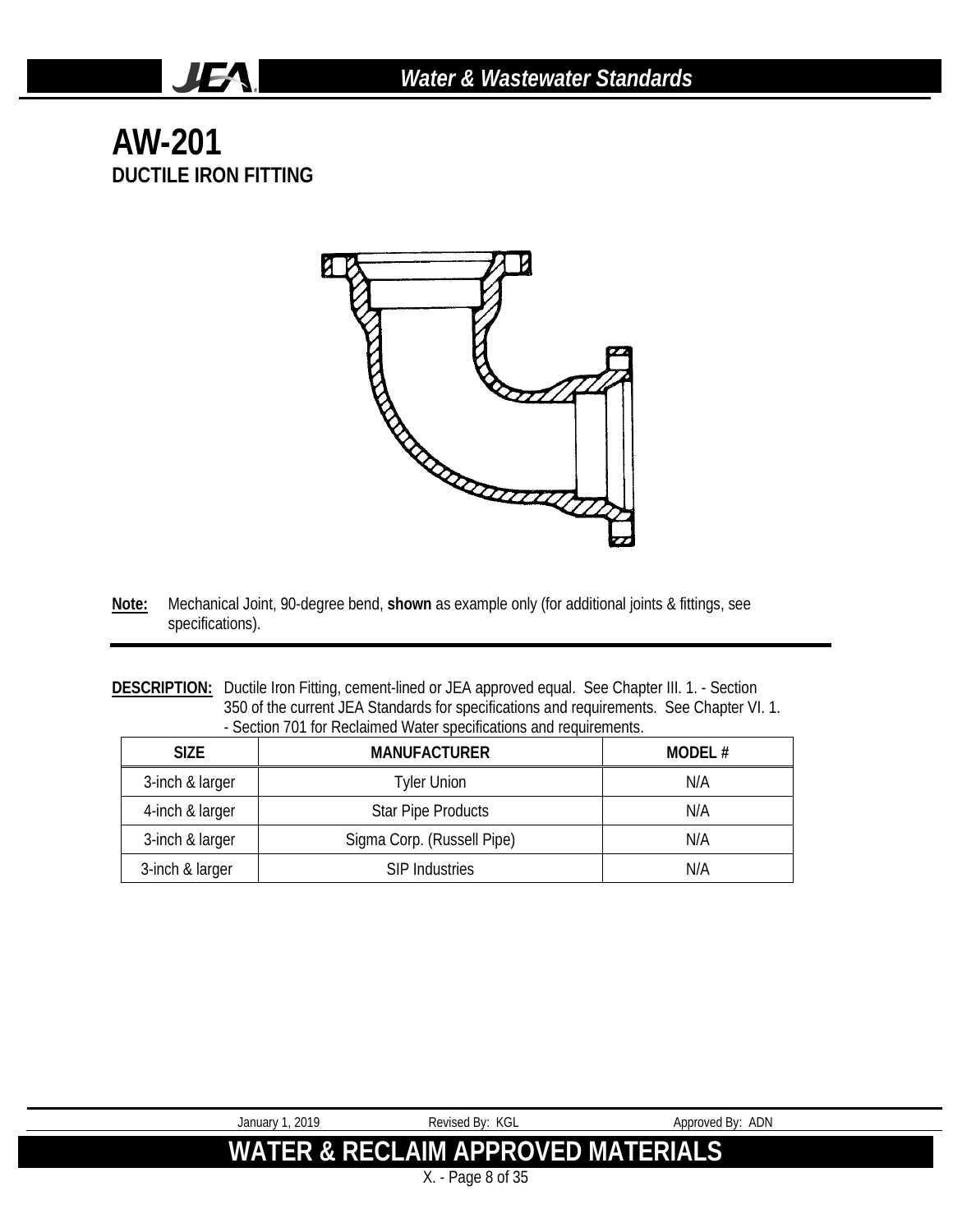**AW-202 IRON TAPPING SLEEVE**

**JEA** 



**Note:** Mechanical Joint Shown as example only (for additional joints, see specifications).

| <b>DESCRIPTION:</b> Iron Tapping Sleeve. See Chapter III. 2. - Chapter III. 2. - Section 351 of the current JEA |
|-----------------------------------------------------------------------------------------------------------------|
| Standards for specifications and requirements. See Chapter VI. 2. - Chapter V. 2. -                             |
| Section 702 for Reclaimed Water specifications and requirements. This sleeve shall not                          |
| be utilized on PVC pipe larger than 12-inch.                                                                    |

| <b>SIZE</b>      | <b>MANUFACTURER</b>             | <b>MODEL#</b>       |
|------------------|---------------------------------|---------------------|
| 4-inch & larger  | American Cast Iron Pipe Company | 1004                |
| 4-inch & larger  | Clow Valve                      | F-5205              |
| 4-inch & larger  | M & H Valve Company             | 1574                |
| 4-inch & larger  | <b>Mueller Company</b>          | H-615, H-616, H-619 |
| 4-inch & larger  | <b>Tyler Union</b>              | $5-149-CI$          |
| 4-inch & larger  | US Pipe                         | N/A                 |
| 30-inch & larger | Smith-Blair (Carbon Steel)      | 623                 |

| January 1, 2019                    | Revised By: KGL     | Approved By: ADN |
|------------------------------------|---------------------|------------------|
| WATER & RECLAIM APPROVED MATERIALS |                     |                  |
|                                    | $X. - Page 9 of 35$ |                  |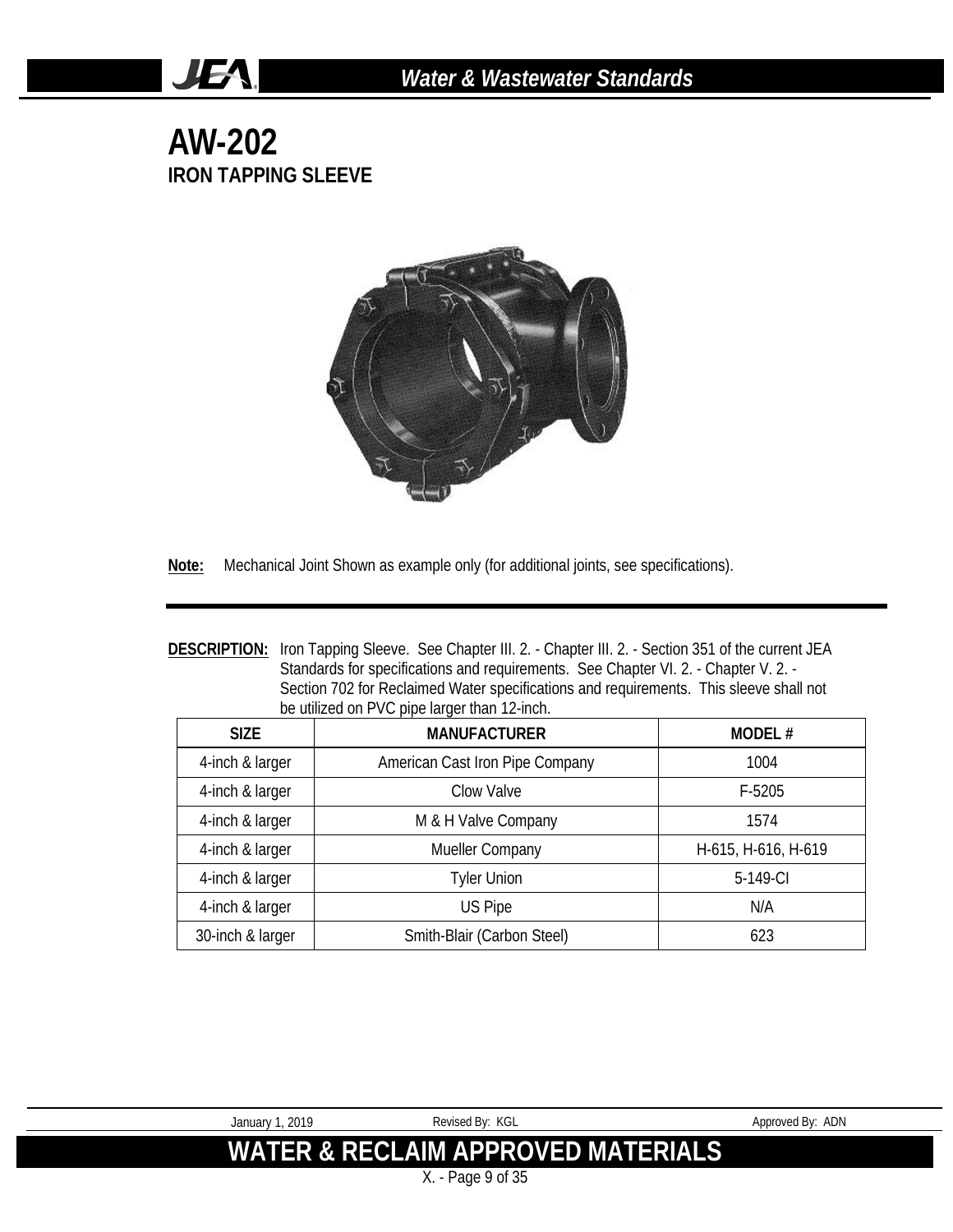# **AW-203 STAINLESS STEEL TAPPING SLEEVE**

JEA.



**Note:** Must be all stainless steel, no dissimilar metals allowed.

**DESCRIPTION:** Stainless Steel Tapping Sleeve. See Section 351 of the current JEA Standards for specifications and requirements. See section 702 for Reclaimed Water specifications and requirements.

| <b>SIZE</b>     | <b>MANUFACTURER</b>     | MODEL#                             |
|-----------------|-------------------------|------------------------------------|
| 4-inch & larger | Cascade Waterworks Mfg. | CST-EX                             |
| 4-inch & larger | Dresser Inc./GE         | 630                                |
| 4-inch & larger | Ford Meter Box Company  | <b>FAST Series, FTSS</b>           |
| 4-inch & larger | JCM Industries, Inc.    | 432, 439, 452 (14-inch and larger) |
| 4-inch & larger | Power Seal              | 3490, 3490 MJ (8-inch and smaller) |
| 4-inch & larger | Romac Industries, Inc.  | <b>SST</b>                         |
| 4-inch & larger | Smith-Blair             | 663 & 665                          |
| 4-inch & larger | Mueller                 | H <sub>304</sub>                   |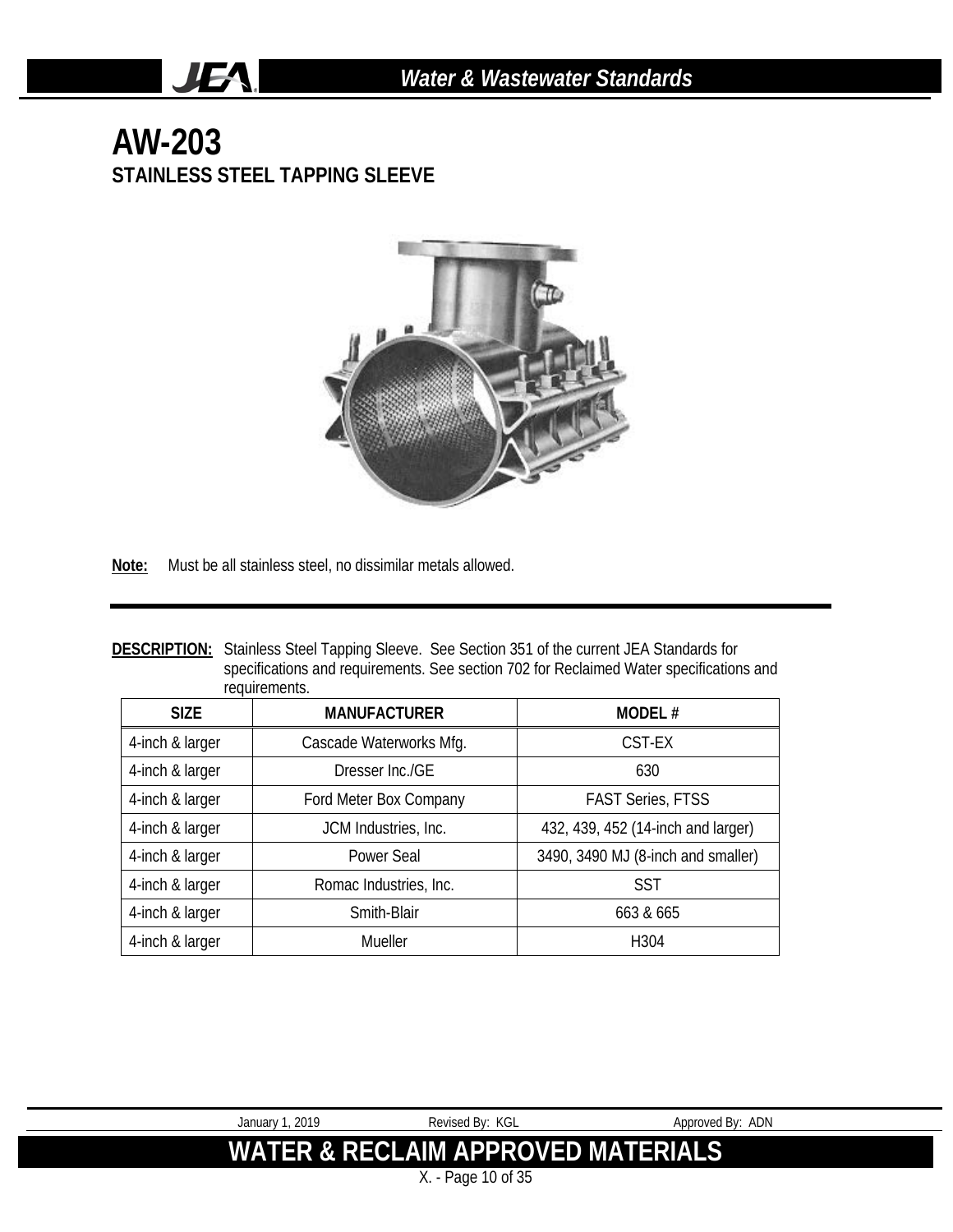#### **AW-204 PVC SOLVENT WELD FITTING**

**JEA** 



**DESCRIPTION:** Schedule 40 & 80 Solvent Weld Fittings. See Chapter III. 1. - Section 350 of the current JEA Standards for specifications and requirements. See Chapter VI. 1. - Section 701 for Reclaimed Water specifications and requirements.

| <b>SIZE</b> | <b>MANUFACTURER</b>                                      | <b>MODEL#</b> |
|-------------|----------------------------------------------------------|---------------|
| 2-inch only | Chemtrol/NIBCO                                           | N/A           |
| 2-inch only | <i>lpex</i>                                              | N/A           |
| 2-inch only | Lasco Fittings, Inc.                                     | N/A           |
| 2-inch only | Georg Fisher Sloane Manufacturing<br>(GF Piping Systems) | N/A           |
| 2-inch only | <b>Spears Manufacturing</b>                              | N/A           |
| 2-inch only | Charlotte Pipe and Foundry Co                            | N/A           |

| January 1, 2019 | Revised By: KGL                    | Approved By: ADN |
|-----------------|------------------------------------|------------------|
|                 |                                    |                  |
|                 | WATER & RECLAIM APPROVED MATERIALS |                  |
|                 |                                    |                  |
|                 | X. - Page 11 of 35                 |                  |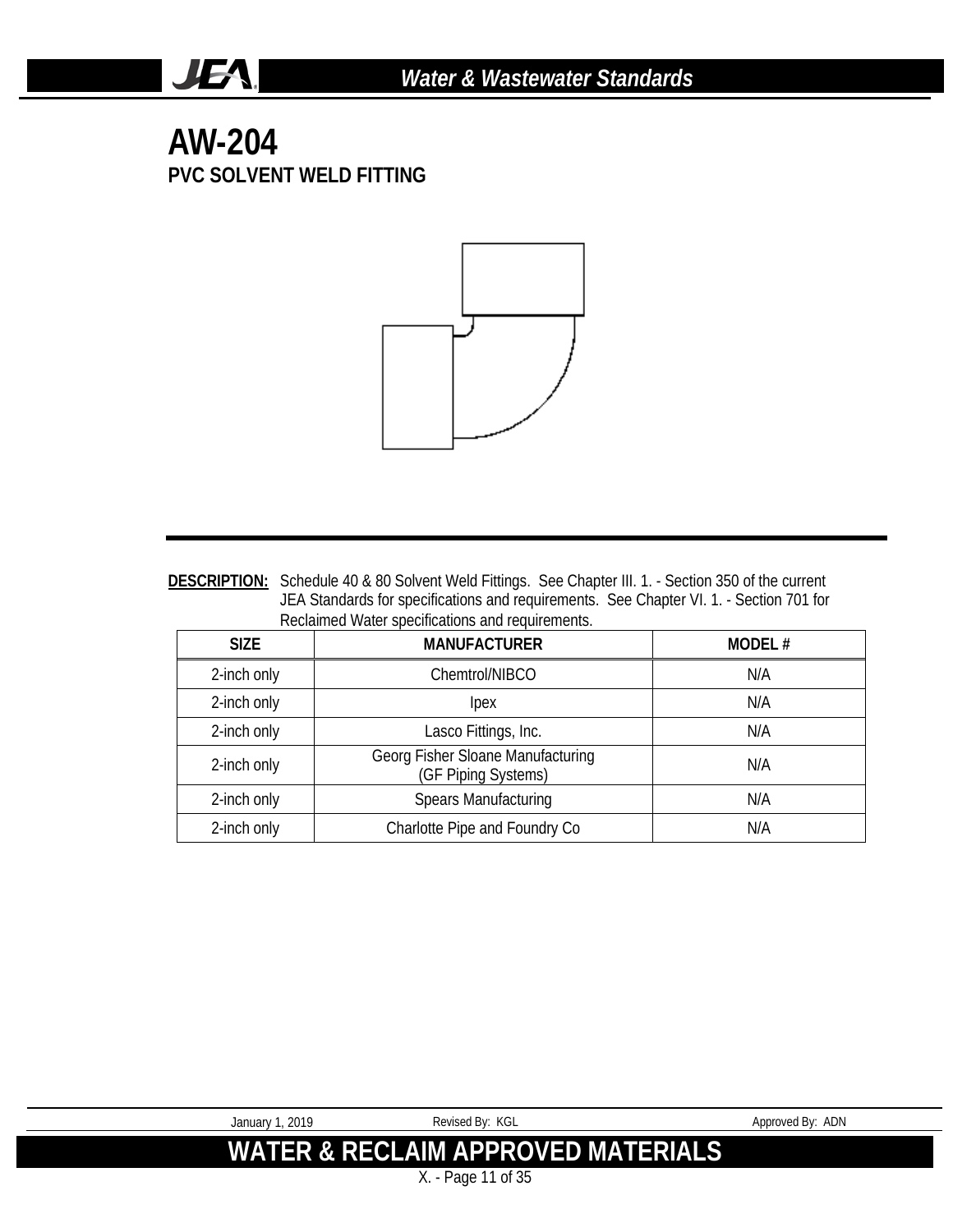# **AW-205 SDR 21 PUSH ON JOINT FITTING**

**JEA** 



**DESCRIPTION:** PVC 1120, SDR 21 Push On Joint Fittings. See Chapter III. 1. - Section 350 of the current JEA Standards for specifications and requirements. See Chapter VI. 1. - Section 701 for Reclaimed Water specifications and requirements.

| 017 P<br>JILE | <b>MANUFACTURER</b> | M <sup>c</sup><br>$^{\prime\prime}$<br>' זחו<br>┄ |
|---------------|---------------------|---------------------------------------------------|
| $2$ -inch     | lpex                | N/A                                               |

| January 1, 2019                    | Revised By: KGL    | Approved By: ADN |  |  |
|------------------------------------|--------------------|------------------|--|--|
| WATER & RECLAIM APPROVED MATERIALS |                    |                  |  |  |
|                                    | X. - Page 12 of 35 |                  |  |  |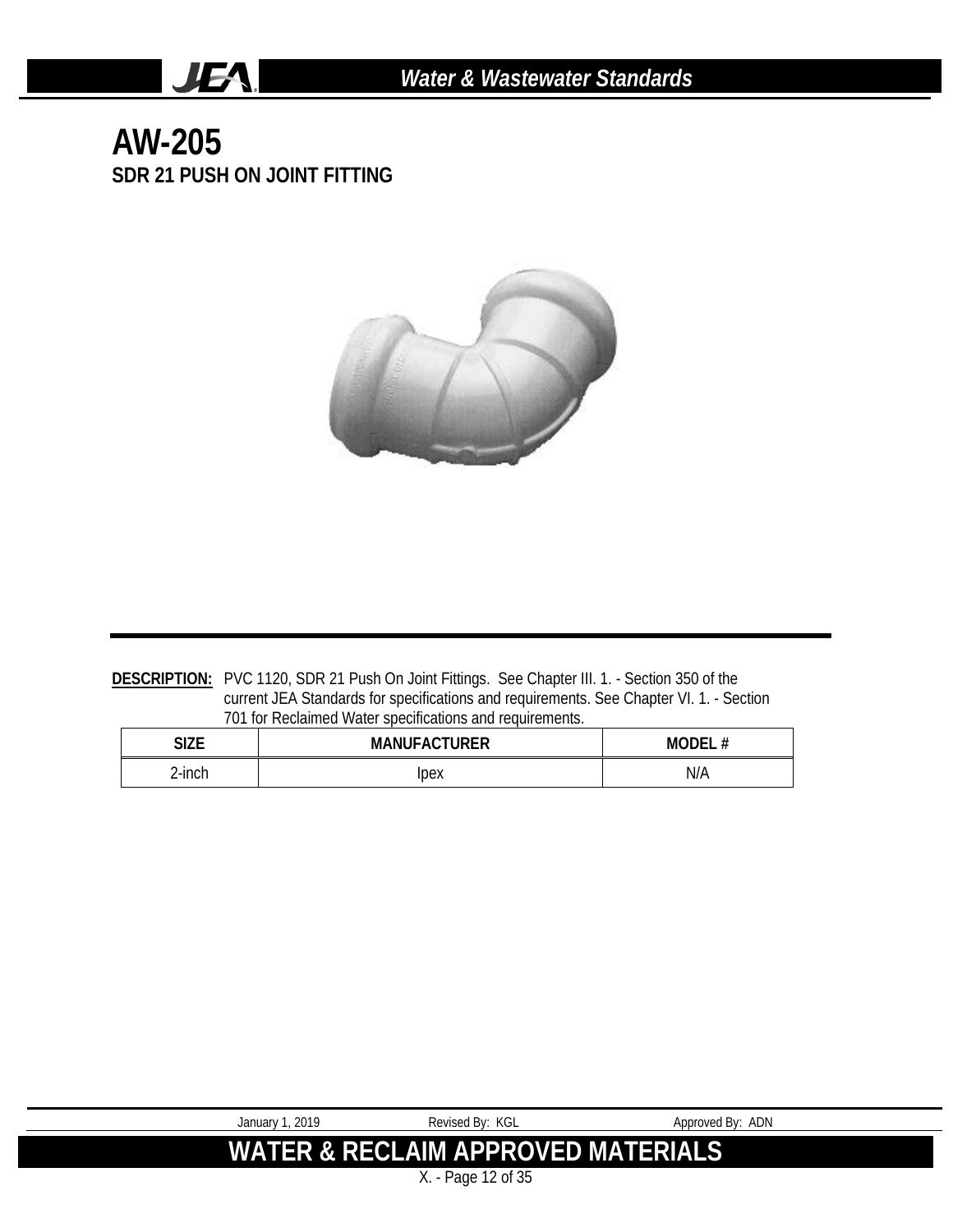#### **AW-206 PVC PRESSURE FITTING**

JEA.



**DESCRIPTION:** PVC C900, DR18 Injection Molded, Push on Joint (pressure) Fittings. See Chapter III. 1. - Section 350 of the current JEA Standards for specifications and requirements. See Chapter VI. 1. - Section 701 for Reclaimed Water specifications and requirements.

| <b>SIZE</b>  | <b>MANUFACTURER</b>            | MODEL# |
|--------------|--------------------------------|--------|
| $4$ -inch-12 | Harrington Corporation (HARCO) | N/A    |
| $4$ -inch-12 | lpex                           | N/A    |
| $4$ -inch-12 | Multi-Fittings                 | N/A    |

|                                    | January 1, 2019 | Revised By: KGL    | Approved By: ADN |
|------------------------------------|-----------------|--------------------|------------------|
| WATER & RECLAIM APPROVED MATERIALS |                 |                    |                  |
|                                    |                 | X. - Page 13 of 35 |                  |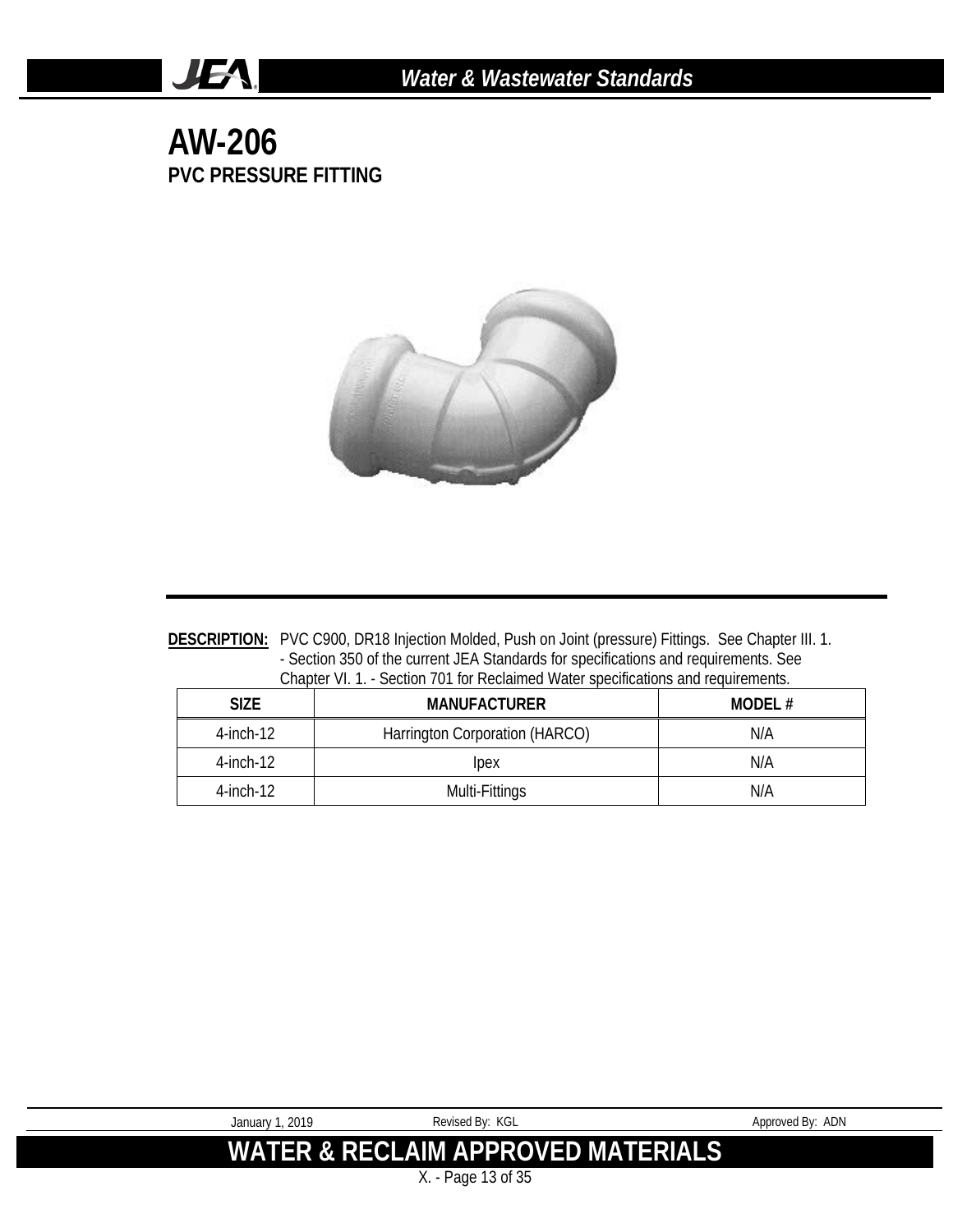# **AW-301 VALVE BOX AND COVER**

**JEA** 



**DESCRIPTION:** Valve Box and Cover. See Section 351 of the current JEA Standards for specifications and requirements. See Section 702 for Reclaimed Water specifications and requirements.

| <b>SIZE</b> | <b>MANUFACTURER</b>        | MODEL#                    |
|-------------|----------------------------|---------------------------|
| N/A         | <b>Tyler Pipe</b>          | 461-S, Heavy Duty         |
| N/A         | Sigma Corp. (Russell Pipe) | VB-26, Heavy Duty         |
| N/A         | U.S. Foundry               | 7500, Heavy Duty          |
| N/A         | East Jordan Iron Works     | 461S, Heavy Duty          |
| N/A         | <b>Star Pipe Products</b>  | VB 461 SHD, Heavy Duty    |
| N/A         | <b>SIP</b>                 | 6004/6004CL35, Heavy Duty |

|                                    | January 1, 2019 | Revised By: KGL       | Approved By: ADN |  |
|------------------------------------|-----------------|-----------------------|------------------|--|
| WATER & RECLAIM APPROVED MATERIALS |                 |                       |                  |  |
|                                    |                 |                       |                  |  |
|                                    |                 | $D_{0.92}$ 14 of $25$ |                  |  |

X. - Page 14 of 35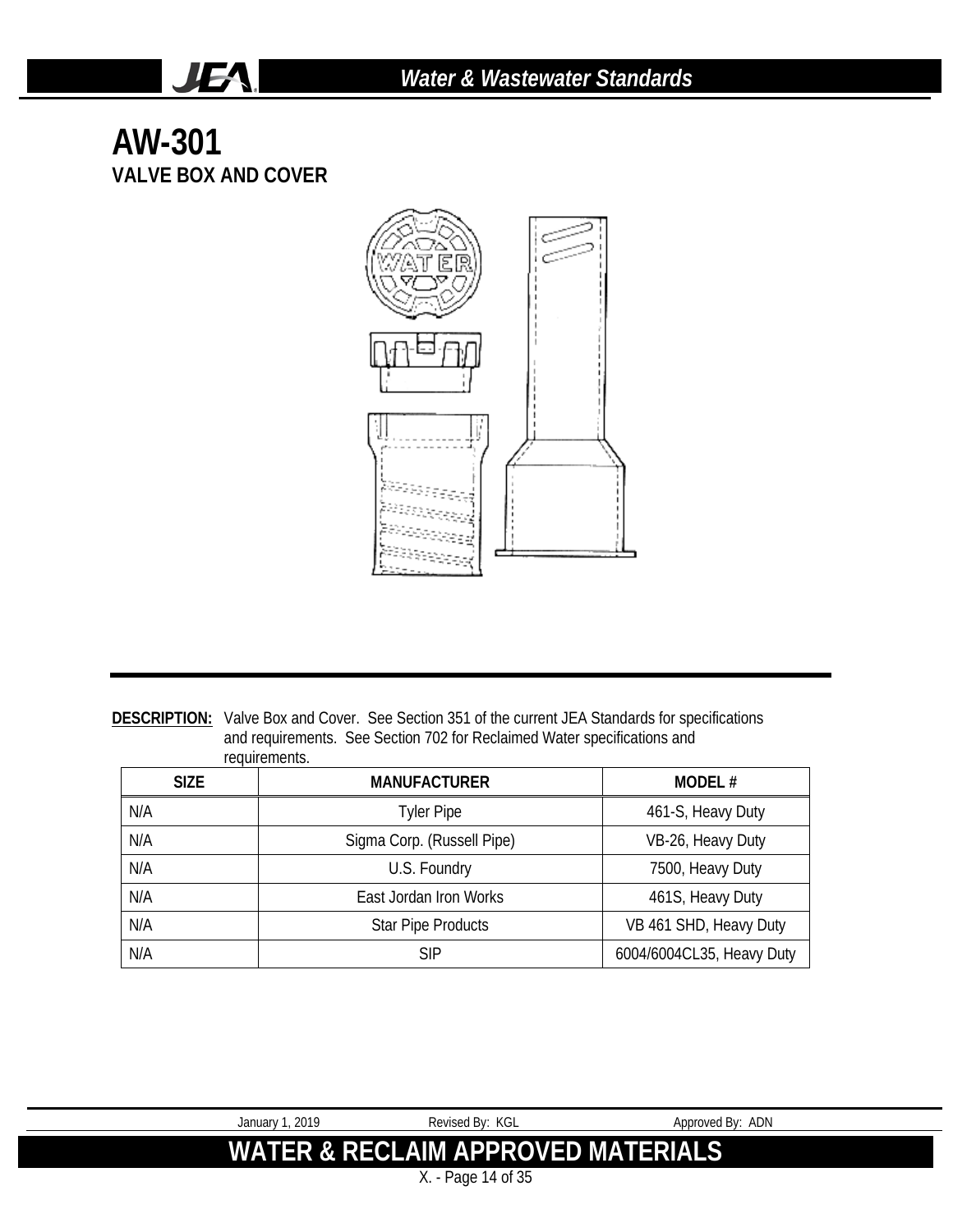

**JEA** 



- **Note:** All valves shall open by turning to the left. Mechanical joint shown as example only. See specifications for additional joints.
- **DESCRIPTION:** Resilient Seat Gate Valve. See Chapter III. 2. Section 351 of the current JEA Standards for specifications and requirements. See Chapter V. 2. - Section 702 for Reclaimed Water specifications and requirements.

| <b>GATE VALVE (SIZE)</b>                      | <b>MANUFACTURER</b>                                   | M.JT. MODEL #    |  |
|-----------------------------------------------|-------------------------------------------------------|------------------|--|
| 3-inch & larger                               | American Flow Control (American<br>Cast Iron Company) | 2500 Series      |  |
| 3-inch & larger                               | AVK (S/S Stem Only)                                   | Series 45        |  |
| 3-inch & larger                               | Clow Valve                                            | $F-6100$         |  |
| 3-inch & larger                               | Kennedy Valve Company                                 | 8571             |  |
| 3-inch & larger                               | Mueller                                               | A2360, A2361     |  |
| 3-inch & larger                               | M & H Valve Company                                   | 4067             |  |
| 3-inch & larger                               | U.S. Pipe                                             | 250              |  |
| 3-inch to 12-inch                             | <b>United Water Products</b>                          | 2010             |  |
| 3-inch & larger                               | Mueller Co                                            | A-2361 Series    |  |
| 3-inch & larger                               | American - RD (Product line of<br>Kennedy Valve)      | D <sub>100</sub> |  |
| <b>Pressure Control Valves</b>                |                                                       |                  |  |
| (Requires specification from design engineer) |                                                       |                  |  |
| 4-inch & larger                               | Bermad                                                | 730              |  |
| 4-inch & larger                               | <b>Singer Valve</b>                                   | <b>106RPS</b>    |  |
| 4-inch & larger                               | Flomatic                                              | COOO/CAOO        |  |

**WATER & RECLAIM APPROVED MATERIALS** X. - Page 15 of 35

January 1, 2019 **Revised By: KGL** Approved By: ADN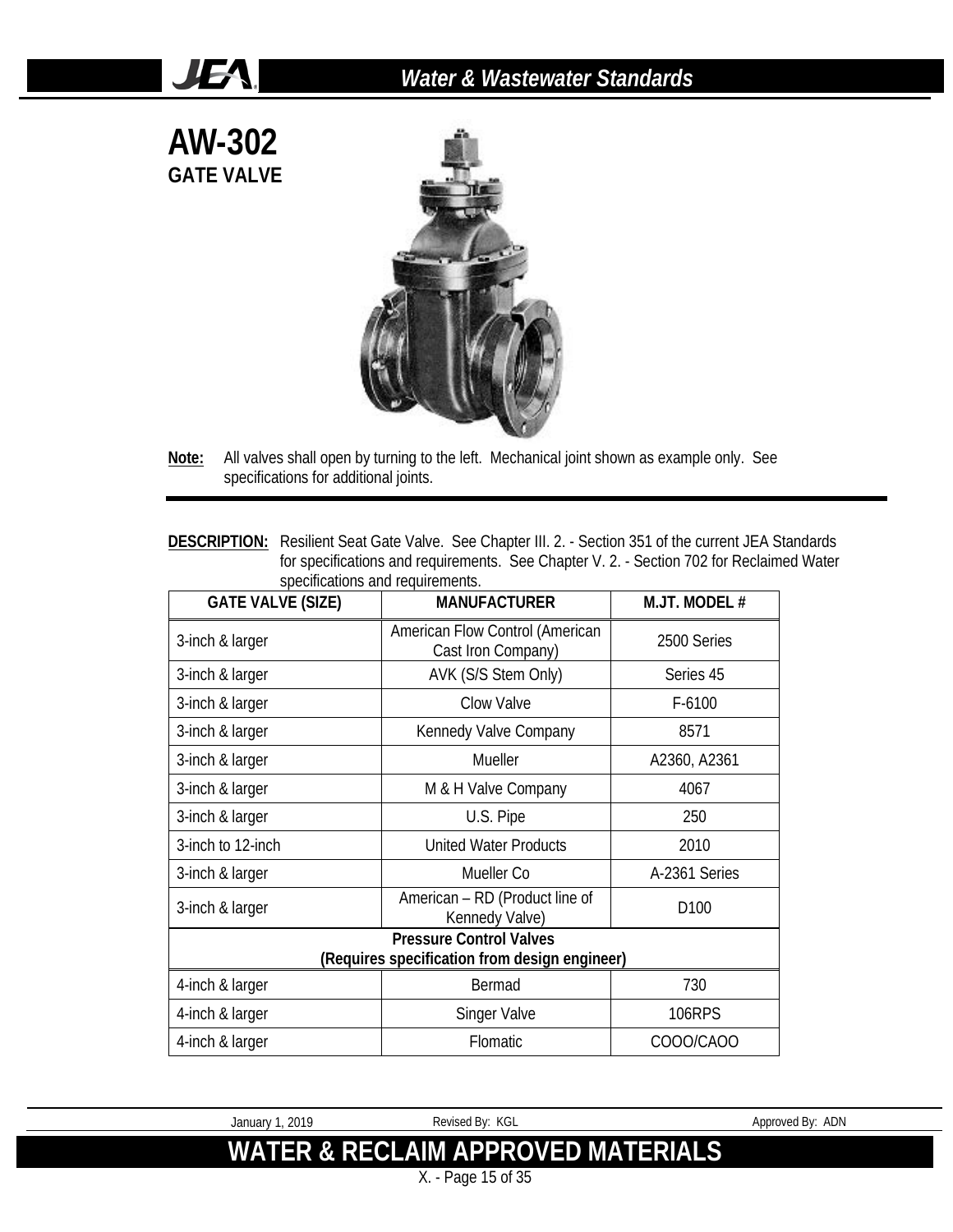

**AW-303 NOT USED**

> January 1, 2019 **Revised By: KGL** Approved By: ADN **WATER & RECLAIM APPROVED MATERIALS** X. - Page 16 of 35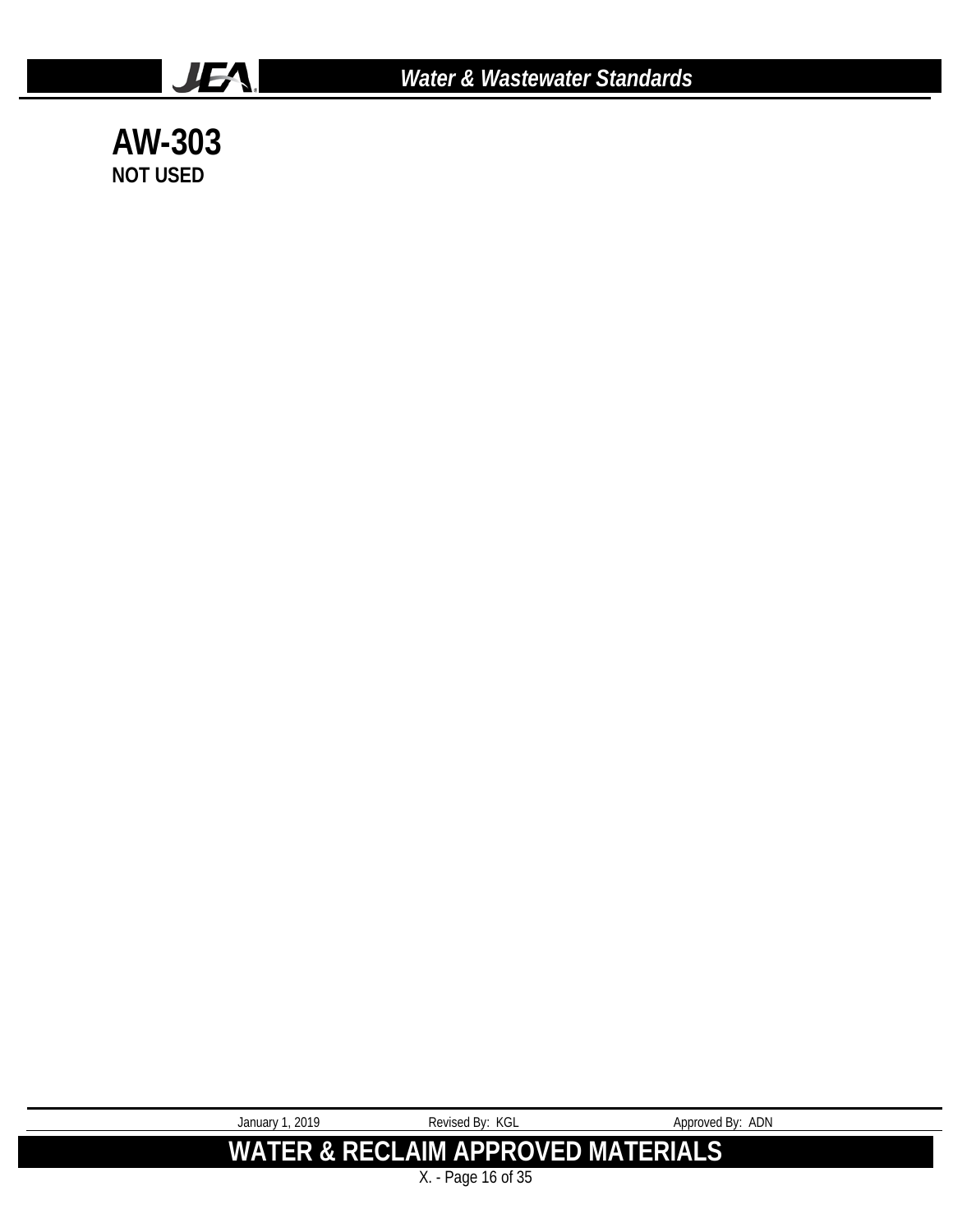#### **AW-304 TAPPING VALVE**

JEA.



| DESCRIPTION: | Tapping Valve. See Chapter III. 2. - Section 351 of the current JEA Standards for    |
|--------------|--------------------------------------------------------------------------------------|
|              | specifications and requirements. See Chapter V. 2. - Section 702 for Reclaimed Water |
|              | specifications and requirements.                                                     |

| <b>SIZE</b>     | <b>MANUFACTURER</b>                                          | MODEL #        |
|-----------------|--------------------------------------------------------------|----------------|
| 3-inch & larger | <b>American Flow Control</b><br>(American cast iron company) | N/A            |
| 3-inch & larger | AVK (S/S Stem Only)                                          | 25/30081       |
| 3-inch & larger | <b>Clow Valve</b>                                            | F-6114, 2638   |
| 3-inch & larger | Kennedy Valve Company                                        | 950-X          |
| 3-inch & larger | M & H Valve                                                  | 4751           |
| 3-inch & larger | Mueller                                                      | T-2360, T-2361 |
| 3-inch & larger | U.S. Pipe                                                    | 5860           |
| 3-inch & larger | Mueller-Aqua Grip                                            | A-2361-76      |
| 3-inch & larger | American - RD (Product line of Kennedy valve)                | N/A            |

**DESCRIPTION:** Insert-A-Valve: See Chapter IV. 4. - Section 430 of the current JEA Standards for specifications and requirements.

| <b>SIZE</b>        | <b>MANUFACTURER</b>        | MODEL#                  |
|--------------------|----------------------------|-------------------------|
| 4-inch thru 8-inch | <b>ROMAC</b>               | 310 Sleeve w/ 361 valve |
| 10" thru 12"       | ROMAC.                     | 311 Sleeve w/ 358 valve |
| 14-inch & larger   | Submittal and JEA Approval | Special Case            |
| January 1, 2019    | Revised By: KGL            | Approved By: ADN        |

# **WATER & RECLAIM APPROVED MATERIALS**

X. - Page 17 of 35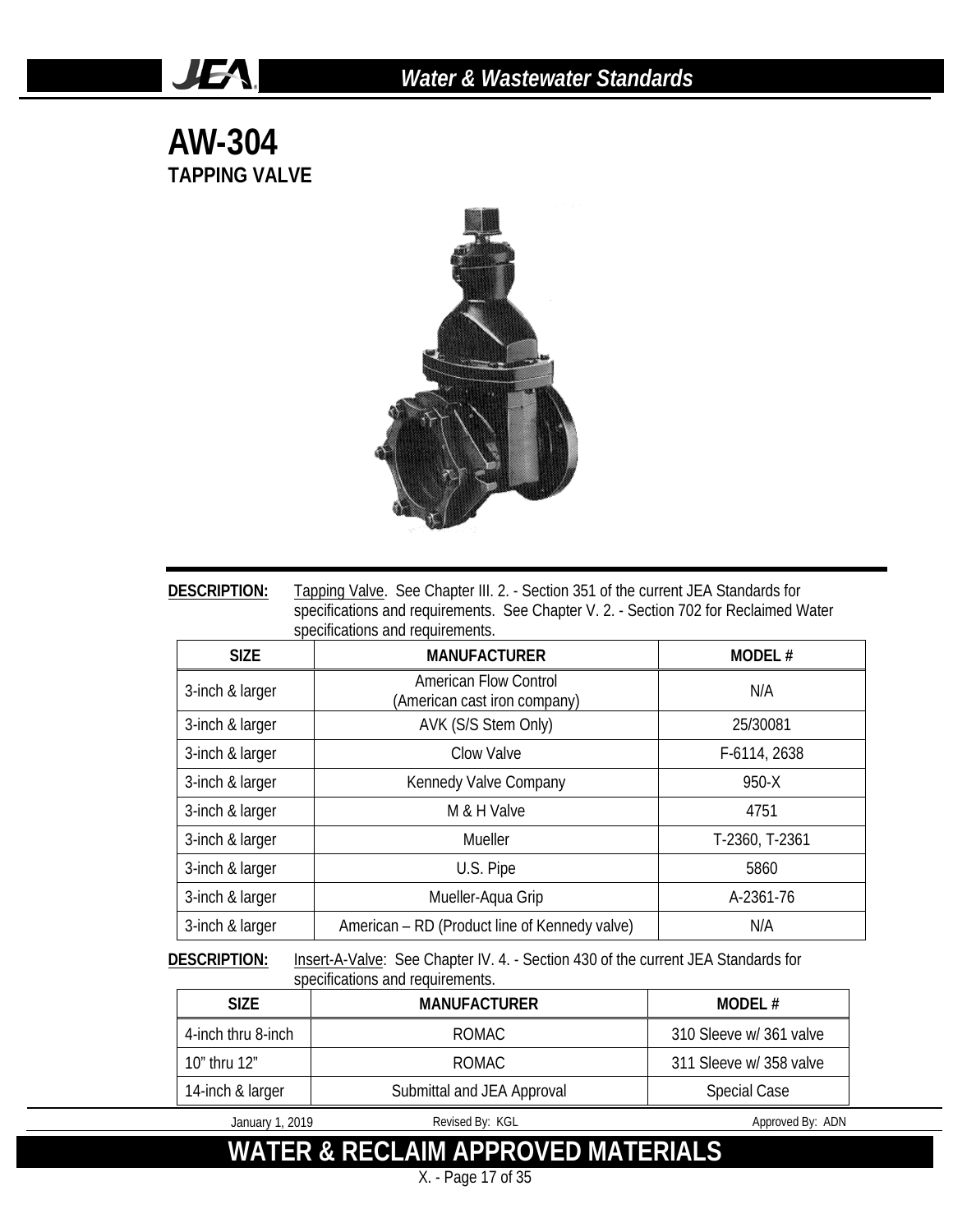#### **AW-305 CORPORATION STOP**

**JEA** 



**Note:** Only full port valves are allowed.

**DESCRIPTION:** Corporation Stop Chapter III. 2. - Section 351 of the current JEA Standards for specifications and requirements. See Chapter V. 2. - Section 702 for Reclaimed Water specifications and requirements.

| <b>SIZE</b><br><b>BRASS</b> | <b>MANUFACTURER</b>    | <b>MODEL#</b>   |
|-----------------------------|------------------------|-----------------|
| 2-inch & smaller            | Ford Meter Box Company | 1000 Series     |
| 2-inch & smaller            | A.Y. McDonald Mfg.     | 4700 Series     |
| 2-inch & smaller            | Mueller                | H Series        |
| 2-inch & smaller            | Mueller                | <b>B</b> Series |
| 2-inch & smaller            | James Jones Company    | N/A             |
| 2-inch & smaller            | Cambridge Brass        | N/A             |

| January 1, 2019 | Revised By: KGL                    | Approved By: ADN |  |
|-----------------|------------------------------------|------------------|--|
|                 |                                    |                  |  |
|                 | WATER & RECLAIM APPROVED MATERIALS |                  |  |
|                 | X. - Page 18 of 35                 |                  |  |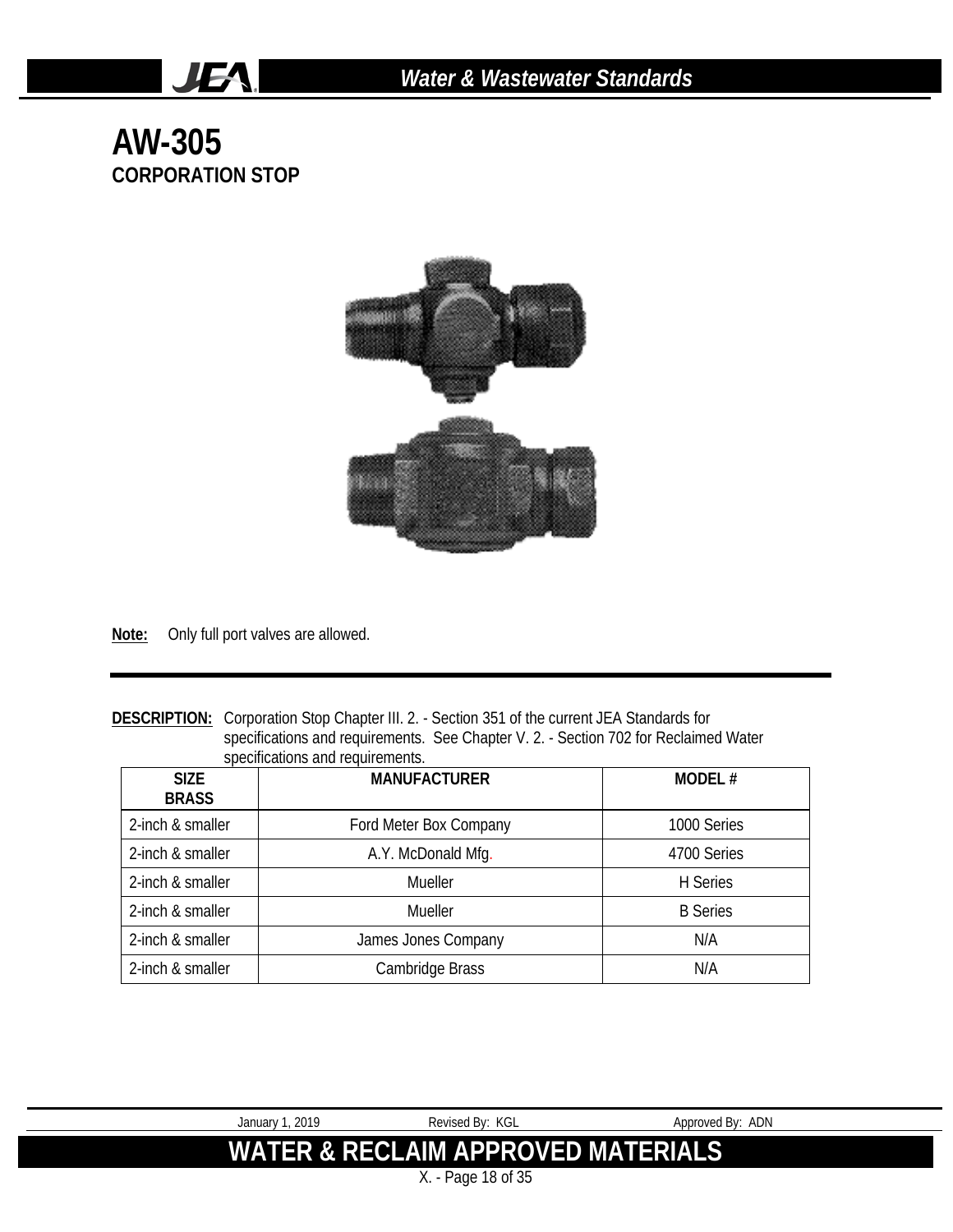



**JEA** 

January 1, 2019 **Revised By: KGL** Approved By: ADN **WATER & RECLAIM APPROVED MATERIALS**

X. - Page 19 of 35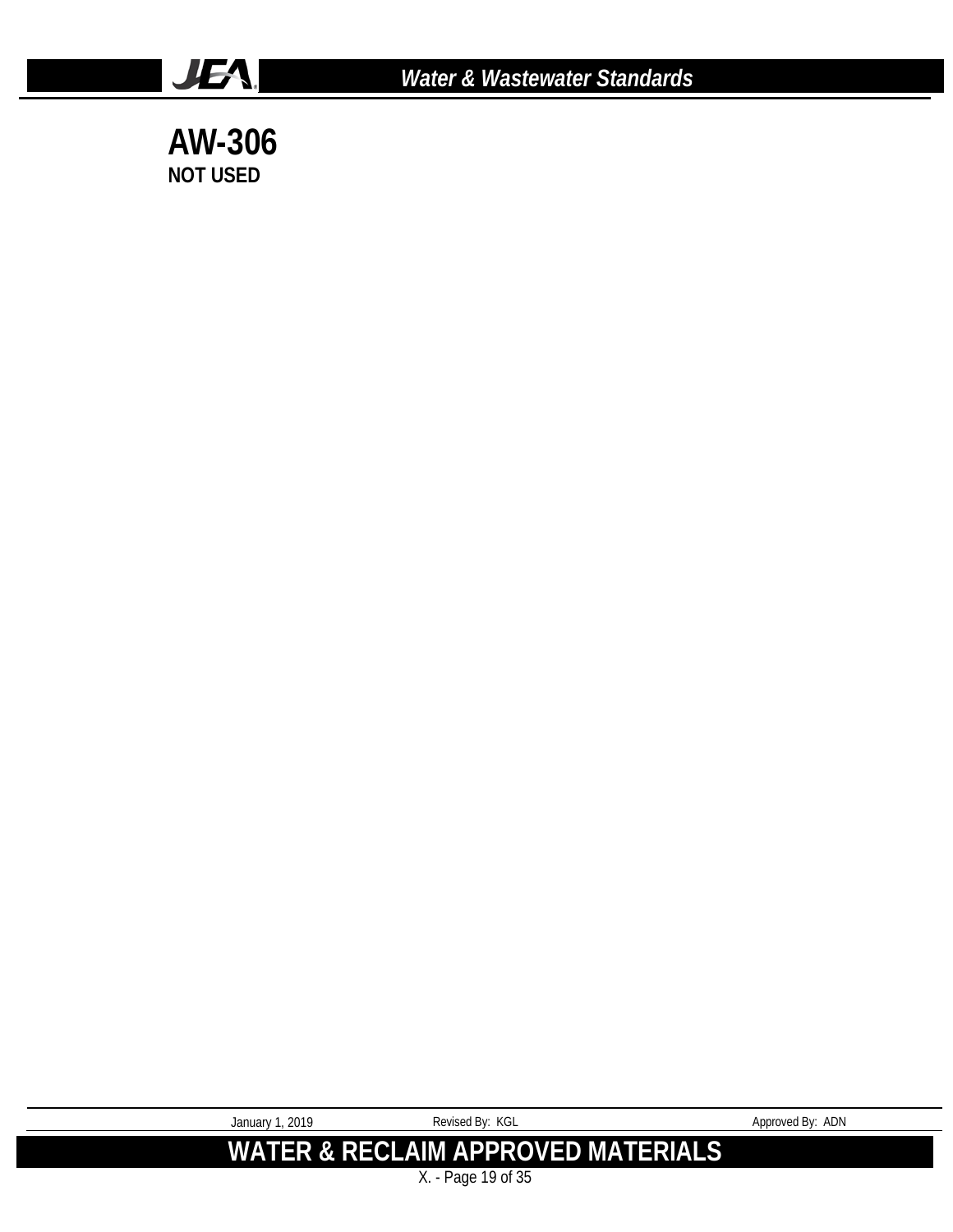**AW-307 CURB STOP**

**JEA** 



**Note:** Only full port valves are allowed.

| <b>DESCRIPTION:</b> Curb Stop, Ball Valve. See Chapter III. 2. - Section 351 of the current JEA Standards for |
|---------------------------------------------------------------------------------------------------------------|
| specifications and requirements. See Chapter V. 2. - Section 702 for Reclaimed Water                          |
| specifications and requirements.                                                                              |

| <b>SIZE</b><br><b>BRASS</b> | <b>MANUFACTURER</b>        | MODEL#                           |
|-----------------------------|----------------------------|----------------------------------|
| 2-inch & smaller            | Ford Meter Box Company     | B11 Series (w/lockwing, FIPxFIP) |
| 2-inch & smaller            | Ford Meter Box Company     | B41 Series (w/lockwing)          |
| 2-inch & smaller            | McDonald A.Y. McDonald Mfg | 6100 Series (w/lockwing)         |
| 2-inch & smaller            | Mueller                    | B20200 (w/lockwing, FIPxFIP)     |
| 2-inch & smaller            | Mueller                    | B25170 (w/lockwing)              |
| 2-inch & smaller            | James Jones                | N/A                              |
| 2-inch & smaller            | Cambridge Brass            | N/A                              |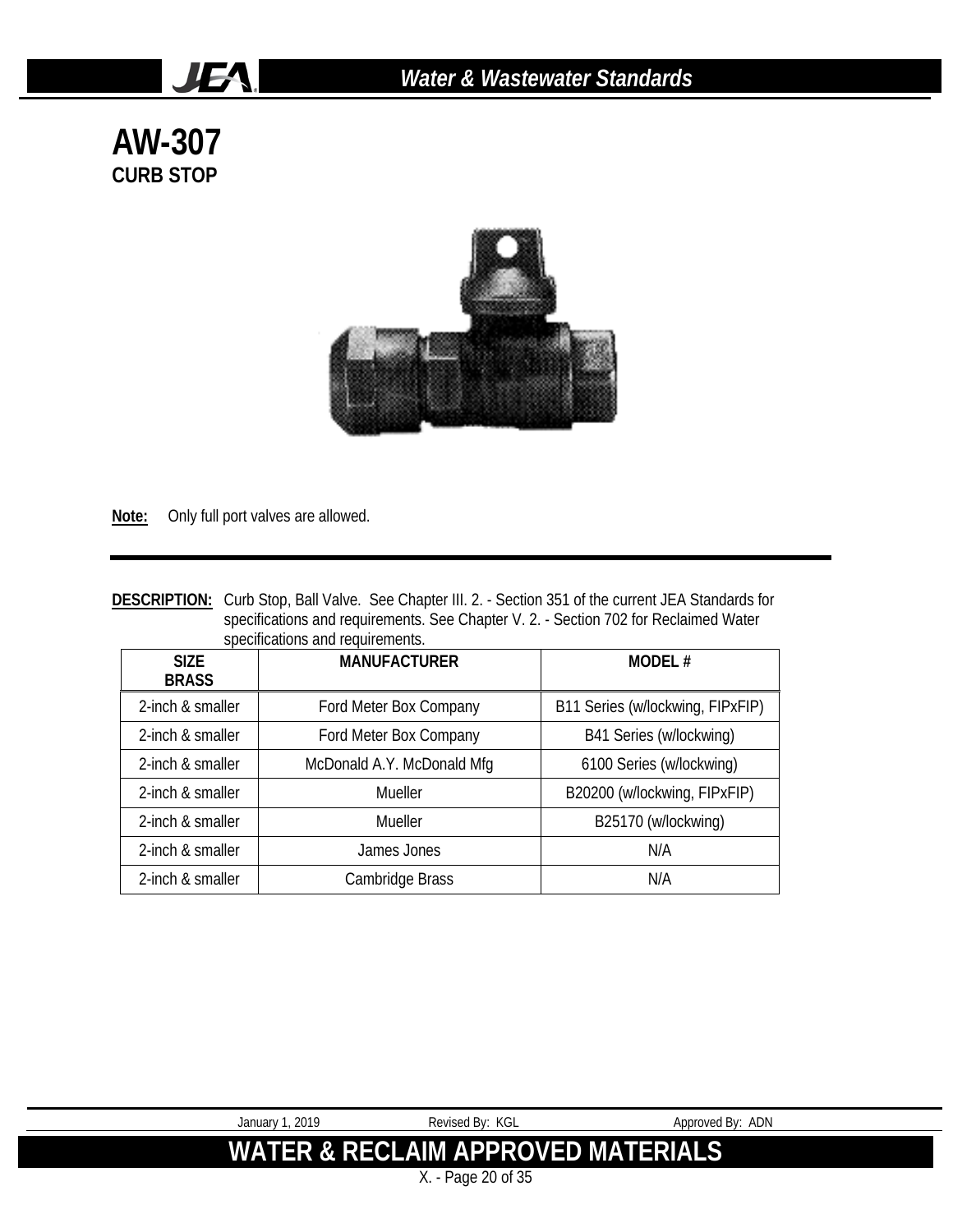**AW-308 FIRE HYDRANT**

**JEA** 



**Note:** All fire hydrants for JEA dedication shall be painted Yellow.

#### **DESCRIPTION:** 5¼" Fire Hydrant. See Chapter III. 2. - Section 351 of the current JEA Standards for specifications and requirements.

| <b>MANUFACTURER</b>                                          | MODEL#        |
|--------------------------------------------------------------|---------------|
| <b>American Flow Control</b><br>(American Cast Iron Company) | <b>B-84-B</b> |
| M & H Valve Company                                          | 129           |
| Mueller Co                                                   | A-423         |
| <b>US Pipe/Muller</b>                                        | Met M94       |
| AVK                                                          | 2780          |

Note: It is intended that this JEA approved material will be considered acceptable for the next 10 year period (till year 2020), unless new technology exists or if it is in the best interest of JEA to revise the approved material list.

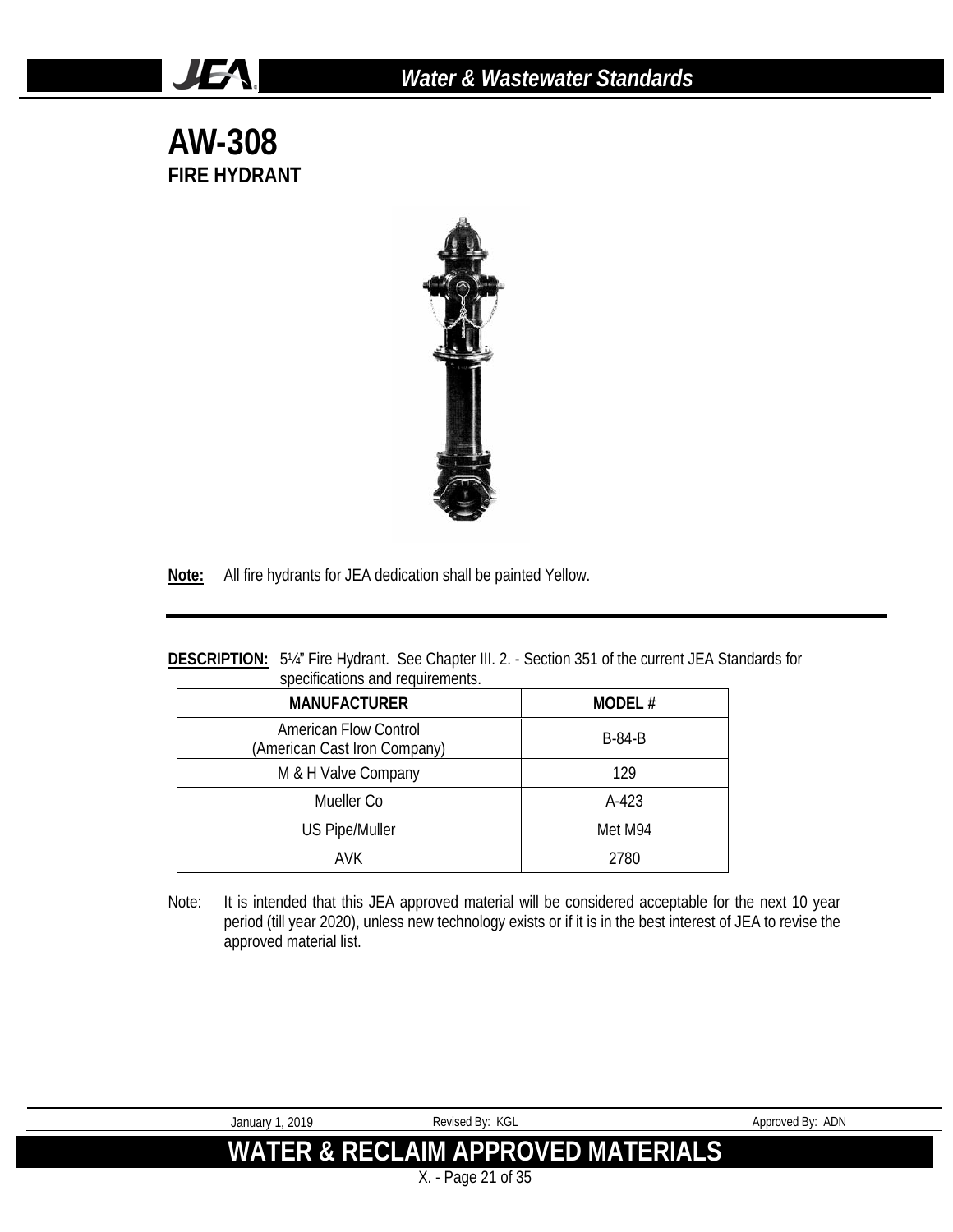**AW-401 CAST COUPLING**

**JEA** 



**Note:** O.D. Ranges may vary. Refer to manufacturer's specifications.

| <b>DESCRIPTION:</b> Cast Coupling. See Chapter III. 1. - Section 350 of the current JEA Standards for<br>specifications and requirements. See Chapter VI. 1. Section 701 for Reclaimed Water<br>specifications and requirements. |                         |                   |  |
|----------------------------------------------------------------------------------------------------------------------------------------------------------------------------------------------------------------------------------|-------------------------|-------------------|--|
| <b>Size</b>                                                                                                                                                                                                                      | <b>Manufacturer</b>     | Model #           |  |
| 4-inch & larger                                                                                                                                                                                                                  | Cascade Waterworks Mfg. | CDC, CRC, CRFA    |  |
| 4-inch & larger                                                                                                                                                                                                                  | Dresser Inc./GE         | 153, 262          |  |
| 4-inch & larger                                                                                                                                                                                                                  | Ford Meter Box          | FC2A, FC2W        |  |
| 4-inch & larger                                                                                                                                                                                                                  | <b>JCM Industries</b>   | 210               |  |
| 4-inch & larger                                                                                                                                                                                                                  | PowerSeal               | 3501, 3501B, 3521 |  |
| 4-inch & larger                                                                                                                                                                                                                  | Romac                   | 501               |  |
| 4-inch & larger                                                                                                                                                                                                                  | Smith-Blair             | 441               |  |
| 4-inch & larger                                                                                                                                                                                                                  | TPS, Hymax              | 2000              |  |
| 2-inch & larger                                                                                                                                                                                                                  | Mueller                 | <b>MAXIFIT</b>    |  |
| 4-inch & larger                                                                                                                                                                                                                  | Mueller Aqua Grip       |                   |  |

| January 1, 2019 | Revised By: KGL                               | Approved By: ADN |
|-----------------|-----------------------------------------------|------------------|
|                 | <b>WATER &amp; RECLAIM APPROVED MATERIALS</b> |                  |
|                 | X. - Page 22 of 35                            |                  |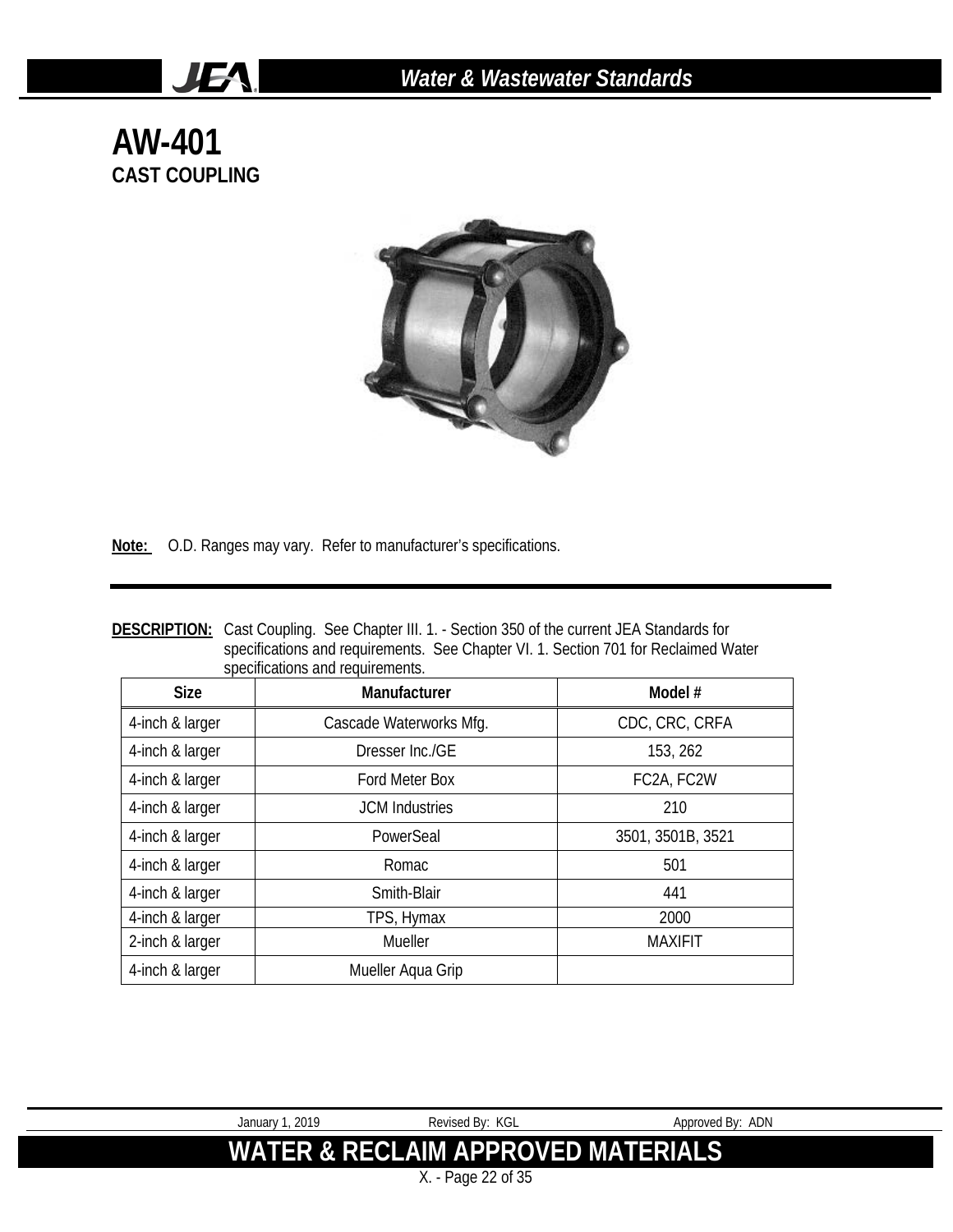#### **AW-402 BOLTLESS COUPLING**

**JEA** 



DESCRIPTION: Boltless Coupling (Long or Short type). See Chapter III. 1. - Section 350 of the current JEA Standards for specifications and requirements. See Chapter VI. 1. - Section 701 for Reclaimed Water specifications and requirements.

| <b>Size</b>      | <b>Manufacturer</b> | Model #     |
|------------------|---------------------|-------------|
| 2-inch & smaller | Dresser Inc./GE     | Style 65    |
| 2-inch & smaller | Smith-Blair         | 525         |
| 2-inch & smaller | TPS                 | Series 6000 |

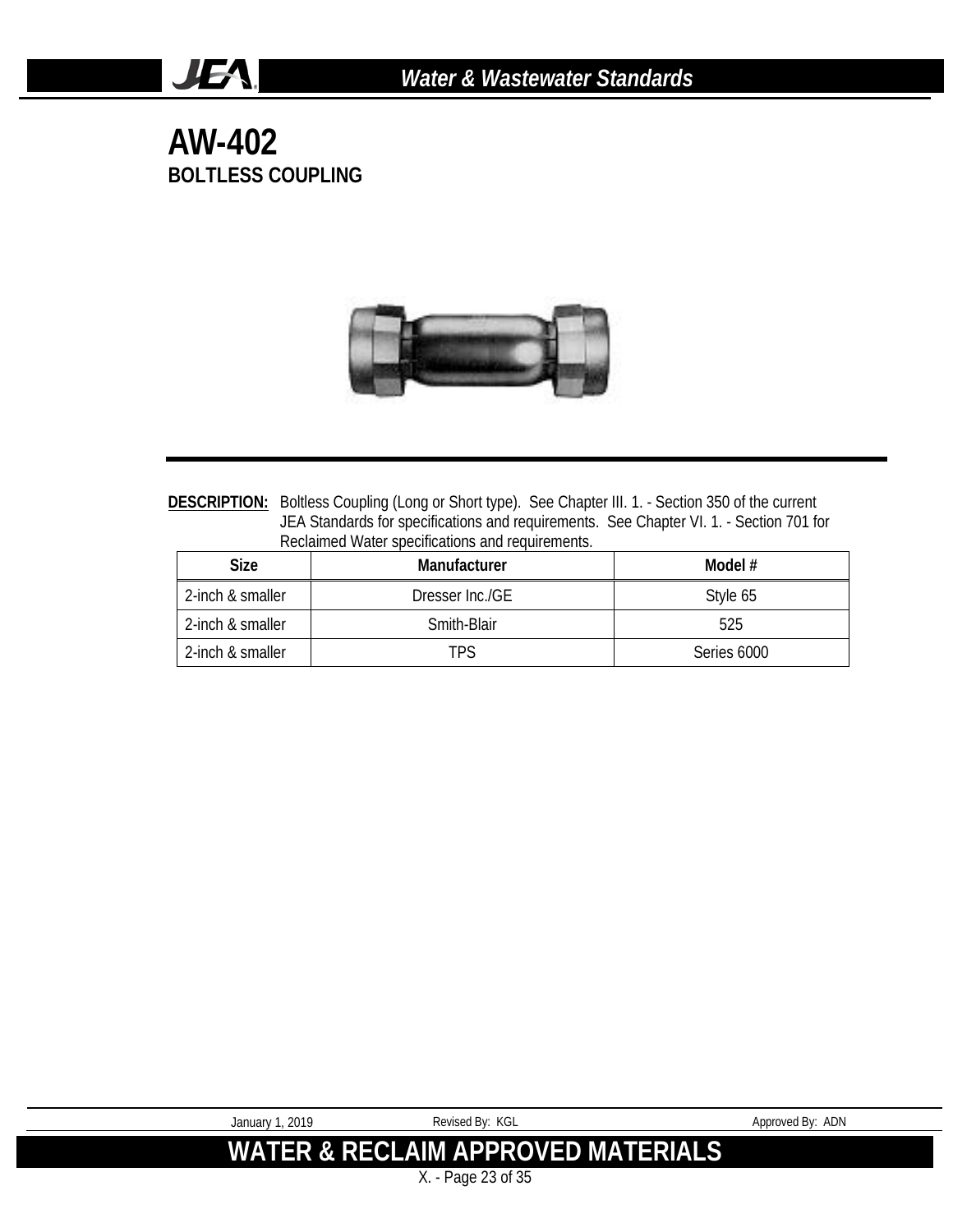#### **AW-403 FULL CIRCLE REPAIR CLAMP**

**JEA** 



| <b>DESCRIPTION:</b> Full Circle Repair Clamp (stainless steel). See Chapter III. 1. - Section 350 of the current |
|------------------------------------------------------------------------------------------------------------------|
| JEA Standards for specifications and requirements. See Chapter VI. 1. - Section 701 for                          |
| Reclaimed Water specifications and requirements.                                                                 |

| <b>Size</b>      | Manufacturer                | Model #            |
|------------------|-----------------------------|--------------------|
| <b>All Sizes</b> | Cascade Waterworks Mfg.     | CDR1, CDR2, CDR3   |
| All Sizes        | Dresser Inc./GE             | 360                |
| <b>All Sizes</b> | The Ford Meter Box Co, Inc. | "F", "FS" Series   |
| <b>All Sizes</b> | <b>JCM</b> Industries       | 101, 131           |
| <b>All Sizes</b> | <b>JCM</b> Industries       | 102, 132           |
| <b>All Sizes</b> | Powerseal                   | 3121, 3122         |
| <b>All Sizes</b> | Romac                       | "SS", "CL" Series  |
| <b>All Sizes</b> | <b>Smith Blair</b>          | Series 226, 256    |
| <b>All Sizes</b> | <b>Smith Blair</b>          | Series 228, 263    |
| <b>All Sizes</b> | TPS, EZ-MAX                 | Model 4000         |
| <b>All Sizes</b> | Mueller                     | 500, 510, 540, 550 |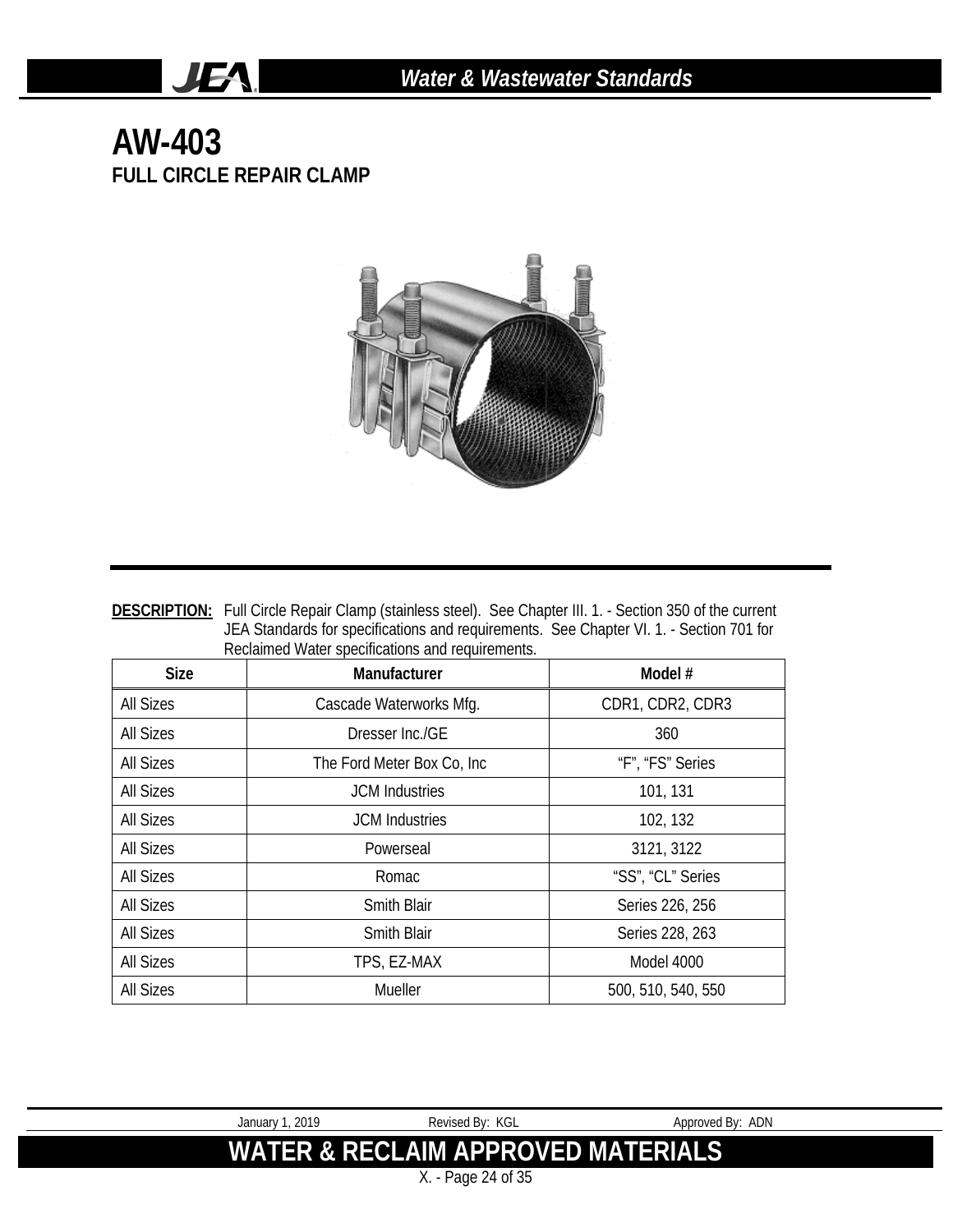**AW-404 ACCESSORY PACK**

**JEA** 



**DESCRIPTION:** Accessory Pack, See Chapter III. 1. - Section 350 of the current JEA Standards for specifications and requirements. See Chapter VI. 1. - Section 701 for Reclaimed Water specifications and requirements.

| <b>Size</b>     | <b>Manufacturer</b>             | Model # |
|-----------------|---------------------------------|---------|
| 3-inch & larger | American Cast Iron Pipe Company | N/A     |
| 3-inch & larger | Clow Valve                      | N/A     |
| 3-inch & larger | <b>Tyler Union</b>              | N/A     |
| 3-inch & larger | Sigma                           | N/A     |
| 3-inch & larger | U.S. Pipe                       | N/A     |
| 3-inch & larger | <b>Star Pipe Products</b>       | N/A     |
| 3-inch & larger | SIP                             | N/A     |



X. - Page 25 of 35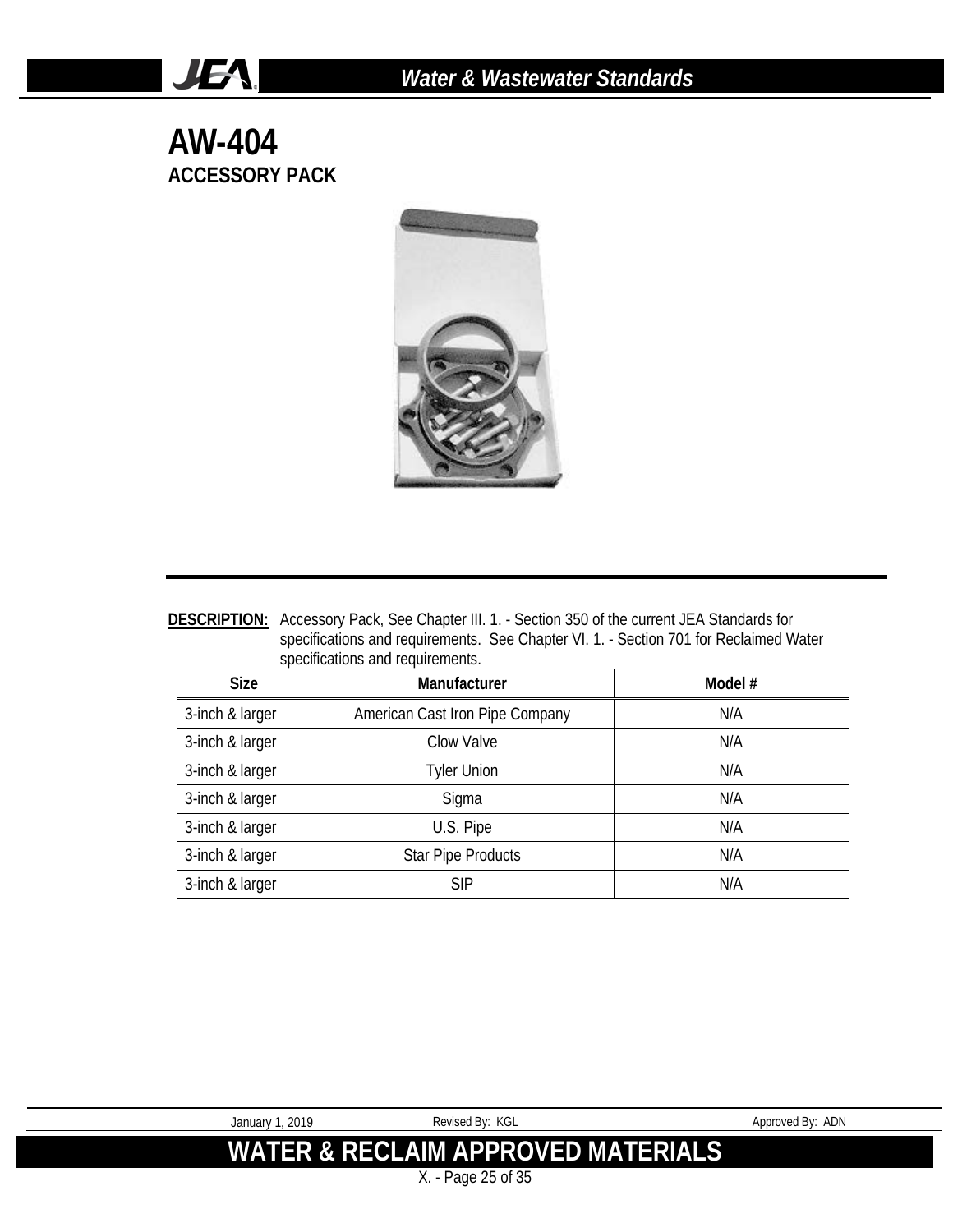

**AW-405 NOT USED**

January 1, 2019 **Revised By: KGL** Approved By: ADN **WATER & RECLAIM APPROVED MATERIALS** X. - Page 26 of 35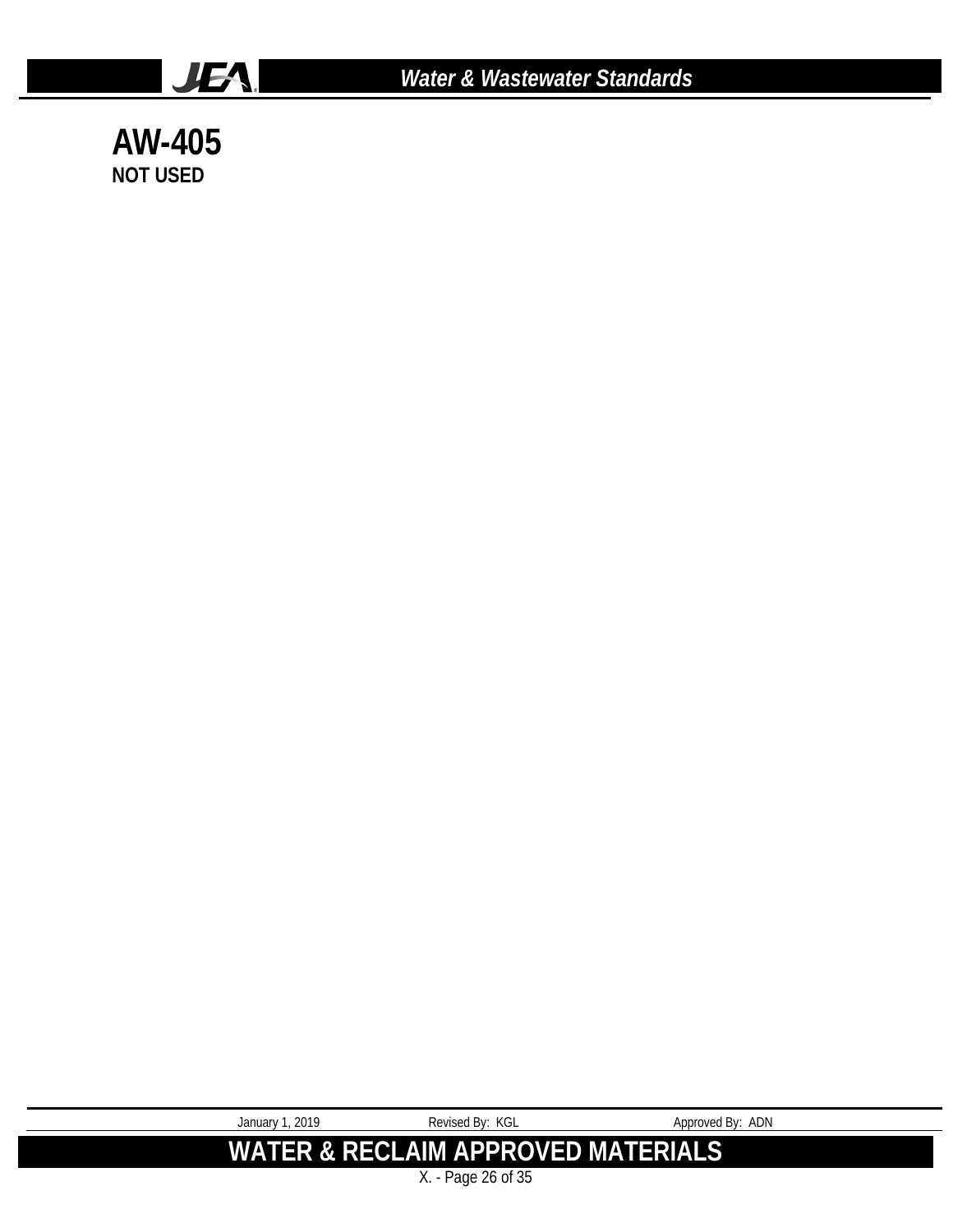#### **AW-406 RESTRAINTS FOR PVC & D.I. PIPE**

JEA.



| <b>DESCRIPTION:</b> Restraints for PVC or D.I. Pipe. See Chapter III. 1. - Section 350 of the current JEA |
|-----------------------------------------------------------------------------------------------------------|
| Standards for specifications and requirements. See Chapter VI. 1. - Section 701 for                       |
| Reclaimed Water specifications and requirements.                                                          |

| <b>Size</b>      | <b>Manufacturer</b>                    | Model #                            |
|------------------|----------------------------------------|------------------------------------|
| <b>All Sizes</b> | <b>EBAA</b> Iron                       | 1100 (Ductile Pipe Only)           |
| <b>All Sizes</b> | FBAA Iron                              | 2000 PV, 2000 SV (PVC Pipe Only)   |
| <b>All Sizes</b> | The Ford Meter Box Co, Inc (Uniflange) | 1400 (Ductile Pipe Only)           |
| <b>All Sizes</b> | The Ford Meter Box Co, Inc (Uniflange) | 1500 (PVC Pipe Only)               |
| <b>All Sizes</b> | Sigma (Russell Pipe)                   | One-Lok SLCE (PVC Pipe Only)       |
| <b>All Sizes</b> | Sigma (Russell Pipe)                   | One-Lok SLDE (Ductile Pipe Only)   |
| <b>All Sizes</b> | <b>Star Pipe Products</b>              | Stargrip 3000 (Ductile Pipe Only)  |
| <b>All Sizes</b> | <b>Star Pipe Products</b>              | AllGrip (Ductile/PVC Pipe)         |
| <b>All Sizes</b> | <b>Star Pipe Products</b>              | Stargrip 4000 (PVC Pipe)           |
| <b>All Sizes</b> | <b>Tyler Union</b>                     | TUFGrip (Ductile-TLD/PVC-TLP Pipe) |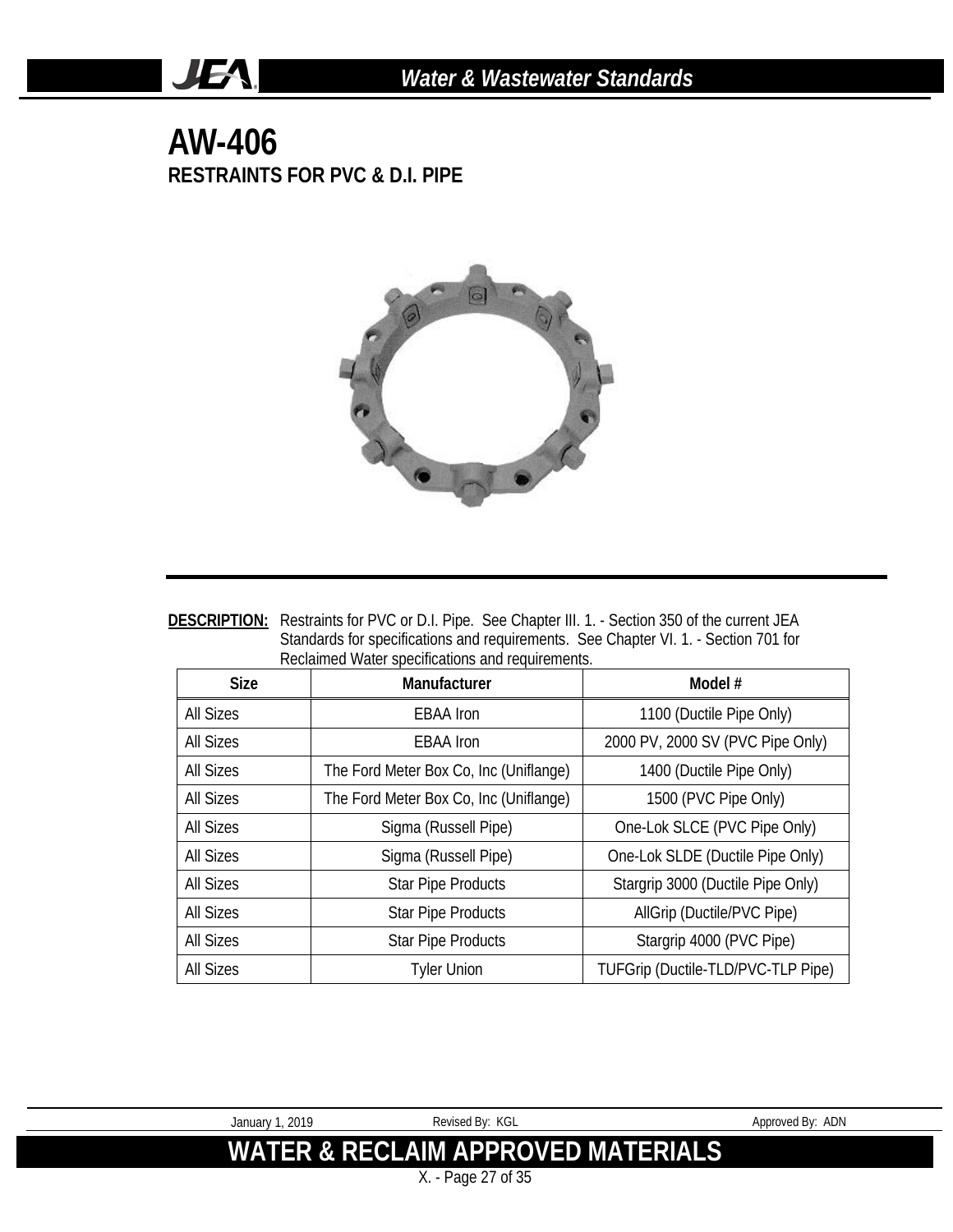# **AW-407 PVC & D.I. BELL RESTRAINING DEVICE**

JEA.



**DESCRIPTION:** Bell Restraining Devices. See Chapter III. 1. - Section 350 of the current JEA Standards for specifications and requirements. See Chapter VI. 1. - Section 701 for Reclaimed Water specifications and requirements.

| <b>Size</b>      | <b><i>rrater specifications and regalientents.</i></b><br>Manufacturer | Model #                                             |
|------------------|------------------------------------------------------------------------|-----------------------------------------------------|
| <b>All Sizes</b> | <b>EBAA</b> Iron                                                       | 1500, 1600 Series (PVC/Ductile)                     |
| <b>All Sizes</b> | <b>EBAA</b> Iron                                                       | 2500 Series (PVC Only)                              |
| <b>All Sizes</b> | <b>EBAA</b> Iron                                                       | 2800 Series (PVC Only)                              |
| <b>All Sizes</b> | The Ford Meter Box Co, Inc (Uniflange)                                 | 1300 Series (PVC/Ductile)                           |
| <b>All Sizes</b> | The Ford Meter Box Co, Inc (Uniflange)                                 | 1350, 1360 Series (PVC Only)                        |
| <b>All Sizes</b> | The Ford Meter Box Co, Inc (Uniflange)                                 | 1390 Series (PVC/Ductile)                           |
| <b>All Sizes</b> | <b>JCM</b>                                                             | 610 Series (PVC/Ductile)                            |
| <b>All Sizes</b> | <b>JCM</b>                                                             | 621 Series (PVC/Ductile)                            |
| <b>All Sizes</b> | Romac                                                                  | Grip Ring (PVC/Ductile)                             |
| <b>All Sizes</b> | Star Pipe Products, Inc.                                               | 1000, 1100 (PVC/Ductile),<br>1200 (PVC Only) Series |
| <b>All Sizes</b> | Star Pipe Products, Inc.                                               | ALLGRIP 3600 (PVC/Ductile),                         |
| <b>All Sizes</b> | Star Pipe Products, Inc.                                               | Stargrip 3100 (Ductile only),<br>4100 (PVC Only)    |
| <b>All Sizes</b> | Sigma (Russell Pipe)                                                   | PWP(PVC/Ductile)                                    |
| <b>All Sizes</b> | <b>Tyler Union</b>                                                     | 3000 (PVC Only)                                     |
| <b>All Sizes</b> | <b>SIP</b>                                                             | PTPVC (PVC Only)                                    |

January 1, 2019 **Revised By: KGL** Approved By: ADN **WATER & RECLAIM APPROVED MATERIALS**

X. - Page 28 of 35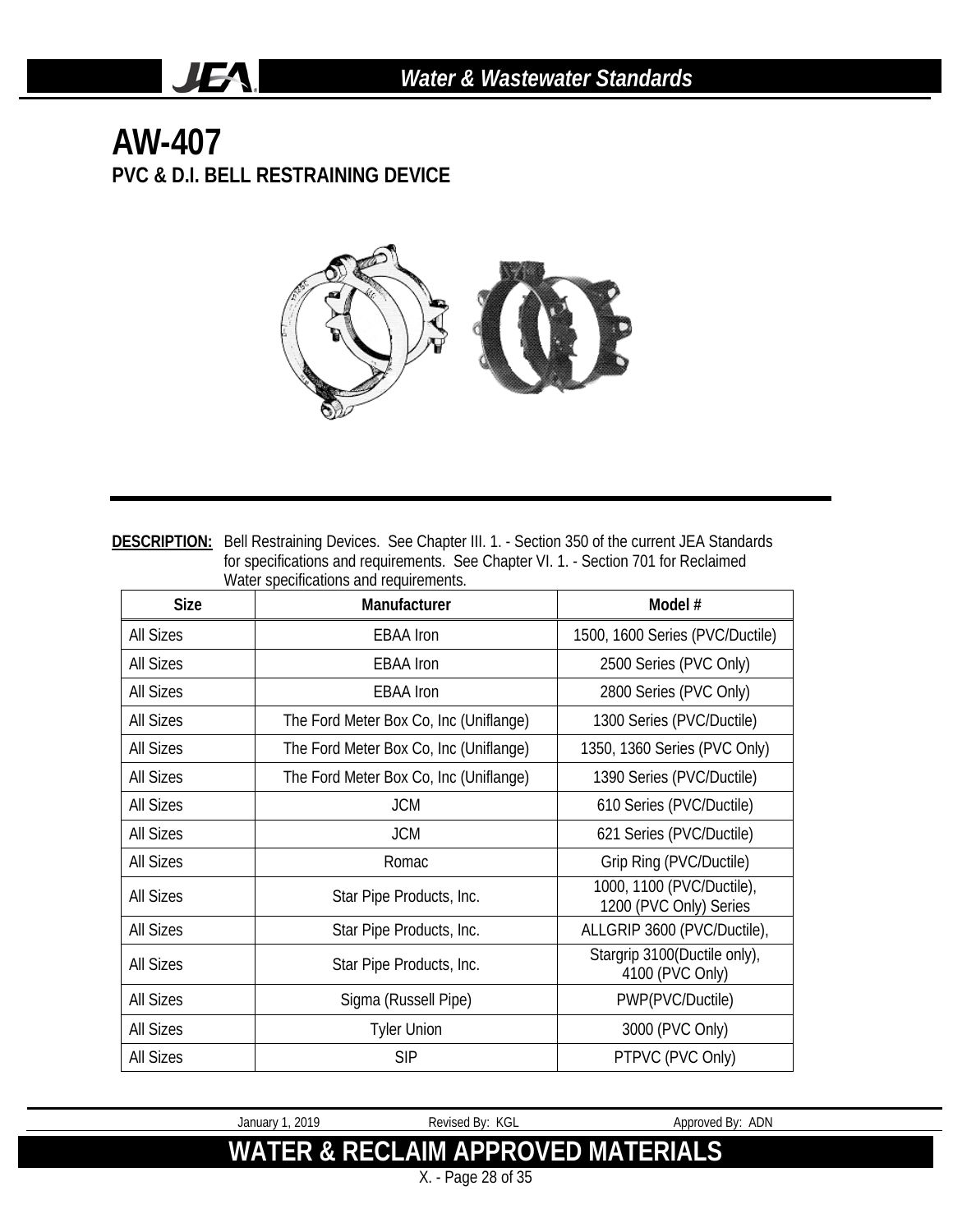#### **AW-408 MECHANICAL JOINT FASTENERS**

**JEA** 



**DESCRIPTION:** Mechanical Joint Fasteners. See Chapter III. 1. - Section 350 of the current JEA Standards for specifications and requirements. See Chapter VI. 1. - Section 701 for Reclaimed Water specifications and requirements.

| <b>Size</b> | Manufacturer               | Model # |
|-------------|----------------------------|---------|
|             | Tie Lugs:                  |         |
|             | See Specifications         |         |
|             | <b>All Thread Rods:</b>    |         |
|             | See Specifications         |         |
|             | Eye Bolts:                 |         |
|             | See Specifications         |         |
|             | <b>Nuts &amp; Washers:</b> |         |
|             | See Specifications         |         |

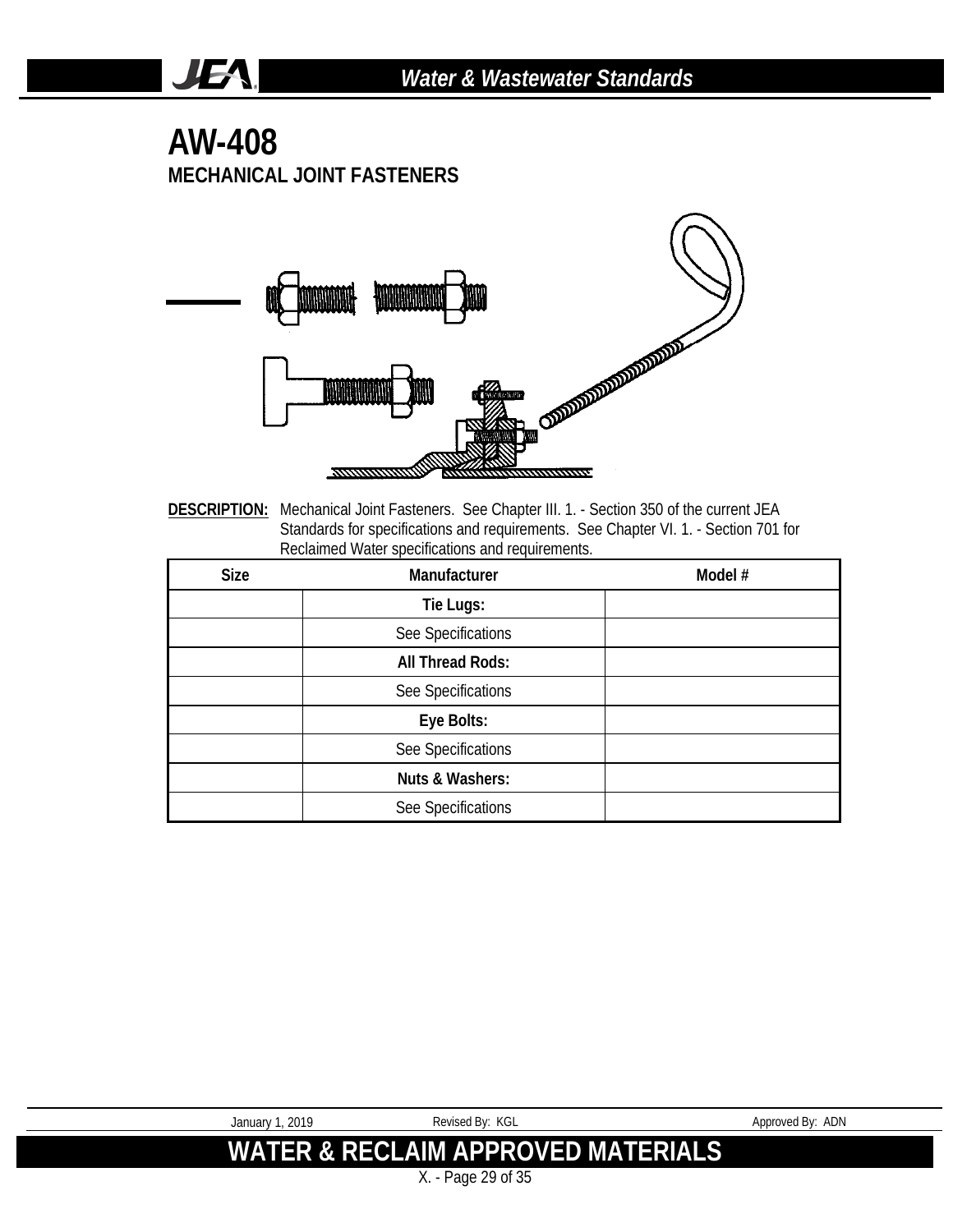**AW-409 FLANGE ADAPTER**

JEA.



**DESCRIPTION:** Flange Adapters. See Section 350 of the current JEA Standards for specifications and requirements. See Section 701 for Reclaimed Water specifications and requirements.

| <b>Size</b>     | <b>Manufacturer</b>                    | Model #         |
|-----------------|----------------------------------------|-----------------|
| 3-inch & larger | EBAA                                   | Series 1000 DIP |
| 3-inch & larger | EBAA                                   | Series 2100 DIP |
| 3-inch & larger | The Ford Meter Box Co, Inc (Uniflange) | 200 C & S       |
| 3-inch & larger | The Ford Meter Box Co, Inc (Uniflange) | 400 C& S        |
| 3-inch & larger | The Ford Meter Box Co, Inc (Uniflange) | 900 C & S       |
| 3-inch & larger | The Ford Meter Box Co, Inc (Uniflange) | UFA-200 DIP     |
| 3-inch & larger | The Ford Meter Box Co, Inc (Uniflange) | UFA-900 PVC     |
| 3-inch & larger | <b>Star Pipe</b>                       | Series 200G     |
| 3-inch & larger | <b>Star Pipe</b>                       | Series 400G     |

The use of flange adapters shall be limited to areas specifically approved by JEA on a project-by-project basis.

January 1, 2019 **Revised By: KGL** Approved By: ADN **WATER & RECLAIM APPROVED MATERIALS** X. - Page 30 of 35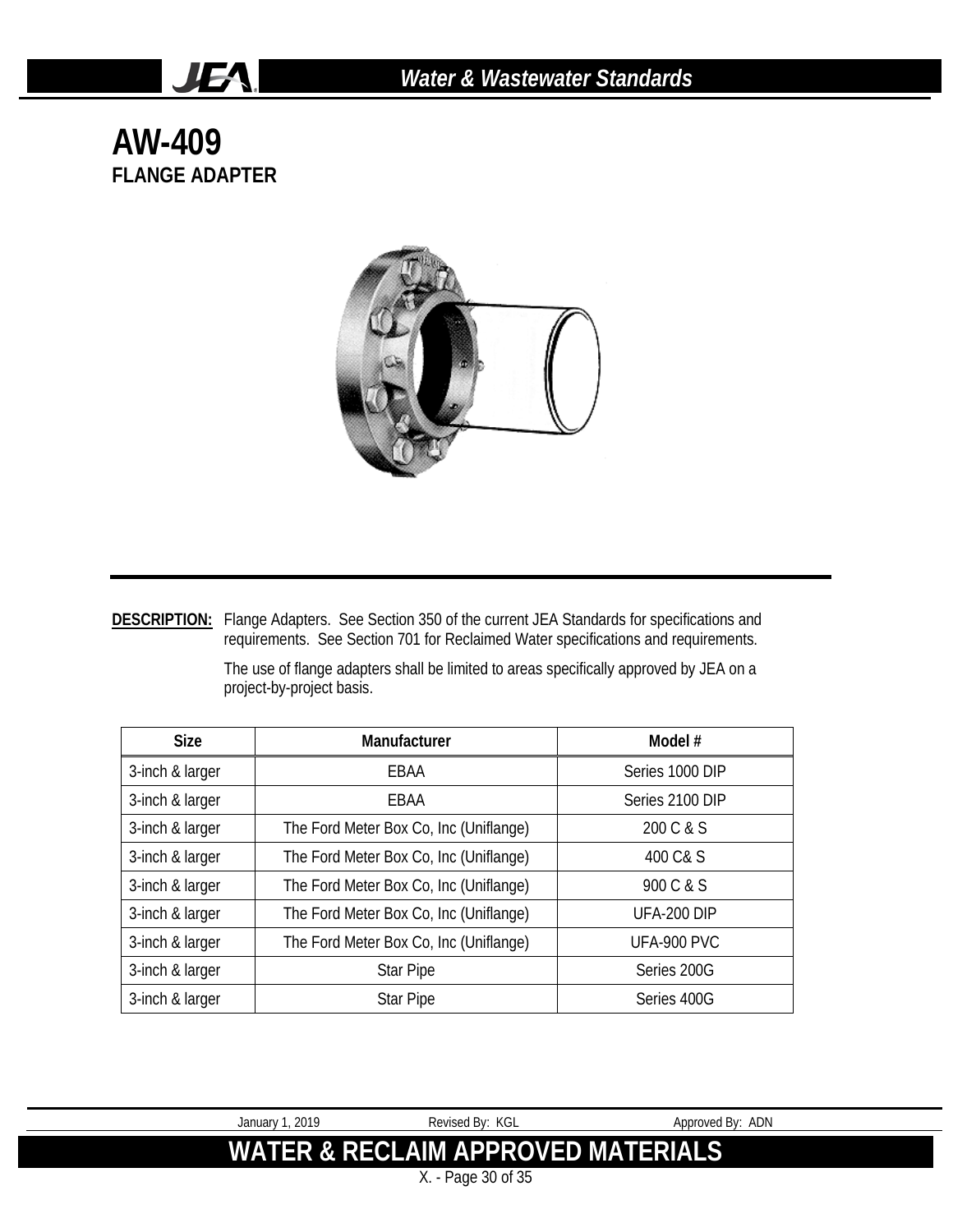#### **AW-410 BRASS ADAPTER & COUPLER**

JEA.



**DESCRIPTION:** Brass Adapters & Couplers. See Chapter III. 1. - Section 350 of the current JEA Standards for specifications and requirements. See Chapter VI. 1. - Section 701 for Reclaimed Water specifications and requirements.

| <b>Size</b>      | <b>Manufacturer</b>         | Model $#$<br>See Specifications for<br>Configuration and Sizing. |
|------------------|-----------------------------|------------------------------------------------------------------|
| 2-inch & smaller | The Ford Meter Box Co, Inc. |                                                                  |
| 2-inch & smaller | McDonald A.Y. McDonald Mfg  |                                                                  |
| 2-inch & smaller | Mueller                     |                                                                  |
| 2-inch & smaller | James Jones                 |                                                                  |
| 2-inch & smaller | Cambridge Brass             |                                                                  |

| January 1, 2019 | Revised By: KGL                    | Approved By: ADN |
|-----------------|------------------------------------|------------------|
|                 |                                    |                  |
|                 | WATER & RECLAIM APPROVED MATERIALS |                  |
|                 |                                    |                  |
|                 | X. - Page 31 of 35                 |                  |
|                 |                                    |                  |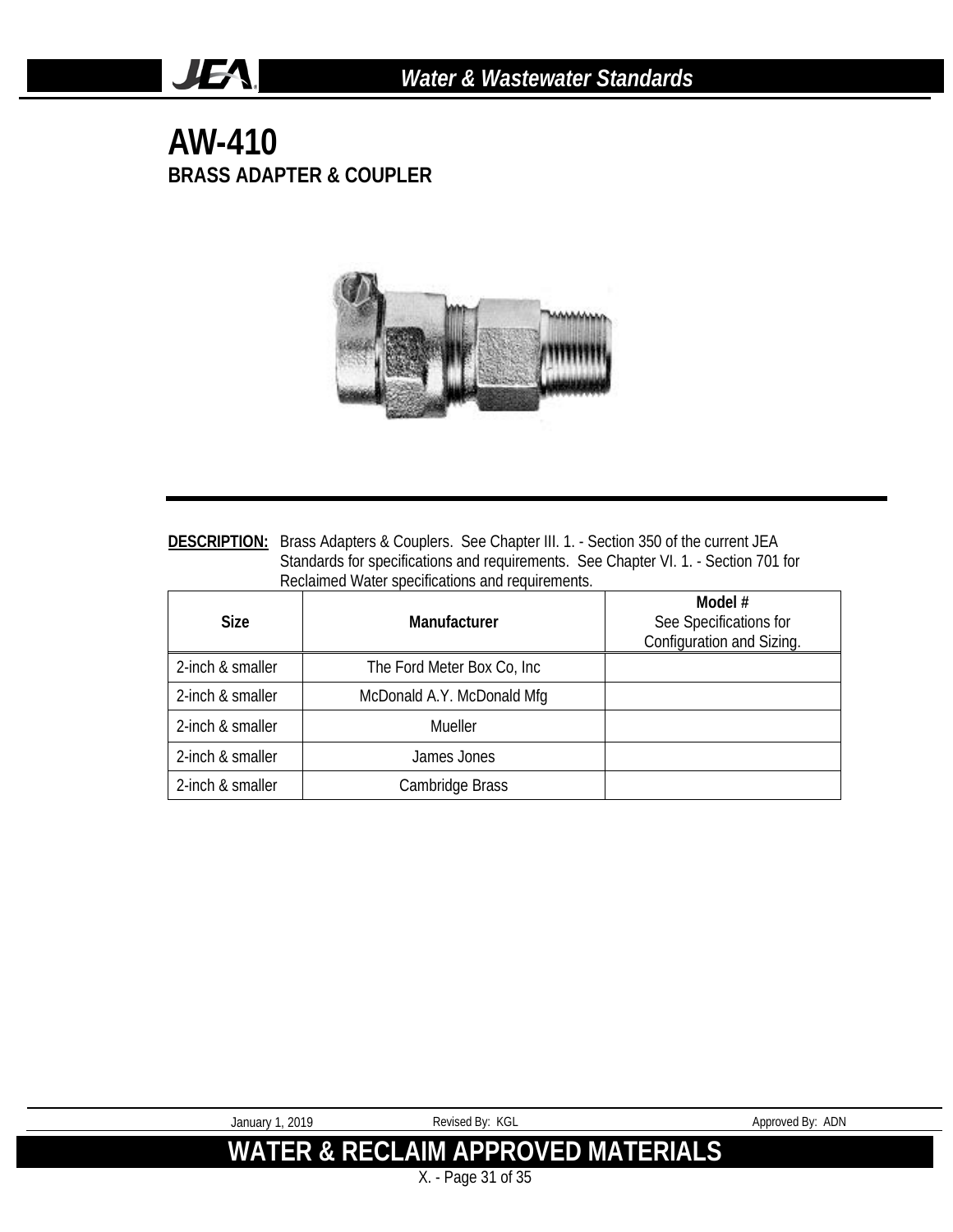## **AW-411 SERVICE SADDLE, DOUBLE STRAP**

JEA



**Note:** Select desired saddle O.D. range which specifically matches outside diameter of pipe. Saddles for C-900 shall be sized to the exact O.D. size for proper fit. A double strap saddle will be required for all wet taps and are acceptable for installation on dry water supply mains (all sizes).

**DESCRIPTION:** Service Saddle shall be epoxy or poly coated with double stainless steel straps. See Chapter III. 2. - Section 351 of the current JEA Standards for specifications and requirements. See Chapter V. 2. - Section 702 for Reclaimed Water specifications and requirements.

| <b>Outlet Size</b> | Manufacturer                           | Model #           |
|--------------------|----------------------------------------|-------------------|
| 2-inch & smaller   | CDS2/CDS-LD<br>Cascade Waterworks Mfg. |                   |
| 2-inch & smaller   | Dresser Inc./GE                        | 291DS             |
| 2-inch & smaller   | The Ford Meter Box Co.                 | $FC - 202, 202BS$ |
| 2-inch & smaller   | <b>JCM Industries</b>                  | 406               |
| 2-inch & smaller   | <b>Smith Blair</b>                     | 317               |
| 2-inch & smaller   | Mueller                                | DR 25             |
| 2-inch & smaller   | Power Seal                             | 3417, 3409        |



X. - Page 32 of 35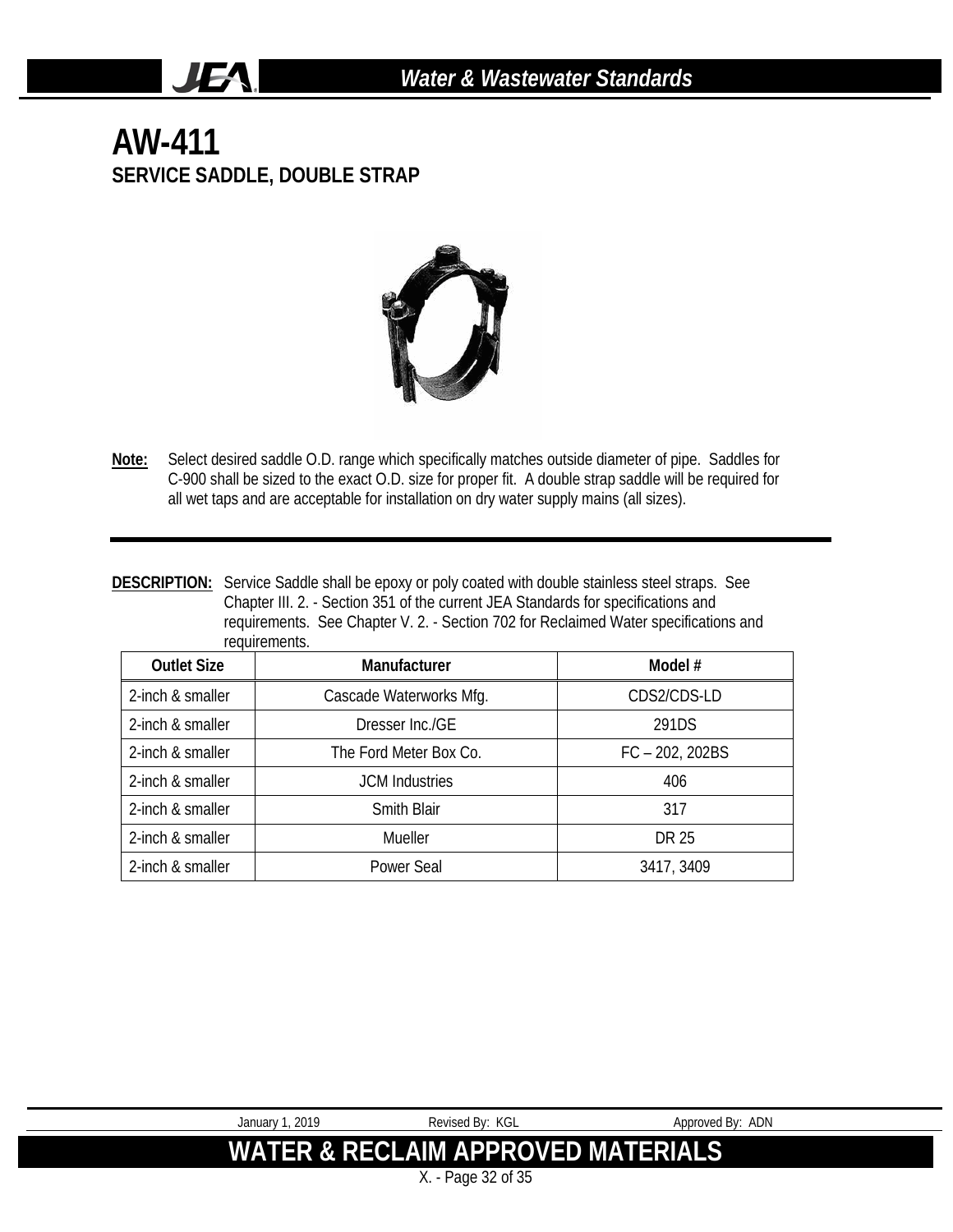#### **AW-412 SERVICE SADDLE, SINGLE STRAP**

**JEA** 



- **Note:** Select desired saddle O.D. range which specifically matches outside diameter of pipe. Saddles for C-900 shall be sized to the exact O.D. size for proper fit. Single Strap Saddle is approved for new 1-inch water services only which are installed on dry water main, sized 4-inch through 10 inch.
- **DESCRIPTION:** Service Saddle shall be epoxy or poly coated with single stainless steel straps. See Chapter III. 2. - Section 351 of the current JEA Standards for specifications and requirements. See Chapter VI. 2. - Chapter V. 2. - Section 702 for Reclaimed Water specifications and requirements.

| <b>Outlet Size</b> | <b>Manufacturer</b>                         | Model $#$         |
|--------------------|---------------------------------------------|-------------------|
| 1-inch & smaller   | Cascade Waterworks Mfg.<br>CDS <sub>2</sub> |                   |
| 1-inch & smaller   | Dresser Inc./GE                             | 291-SS            |
| 1-inch & smaller   | Ford Meter Box Company                      | FC-101            |
| 1-inch & smaller   | <b>JCM Industries</b>                       | 405               |
| 1-inch & smaller   | <b>Smith Blair</b>                          | 315               |
| 1-inch & smaller   | Mueller                                     | DR <sub>1</sub> S |
| 1-inch & smaller   | Power Seal                                  | 3417, 3409        |

| 2019<br>Januarv                               | Revised By: KGL | Approved By: ADN |
|-----------------------------------------------|-----------------|------------------|
| <b>WATER &amp; RECLAIM APPROVED MATERIALS</b> |                 |                  |

X. - Page 33 of 35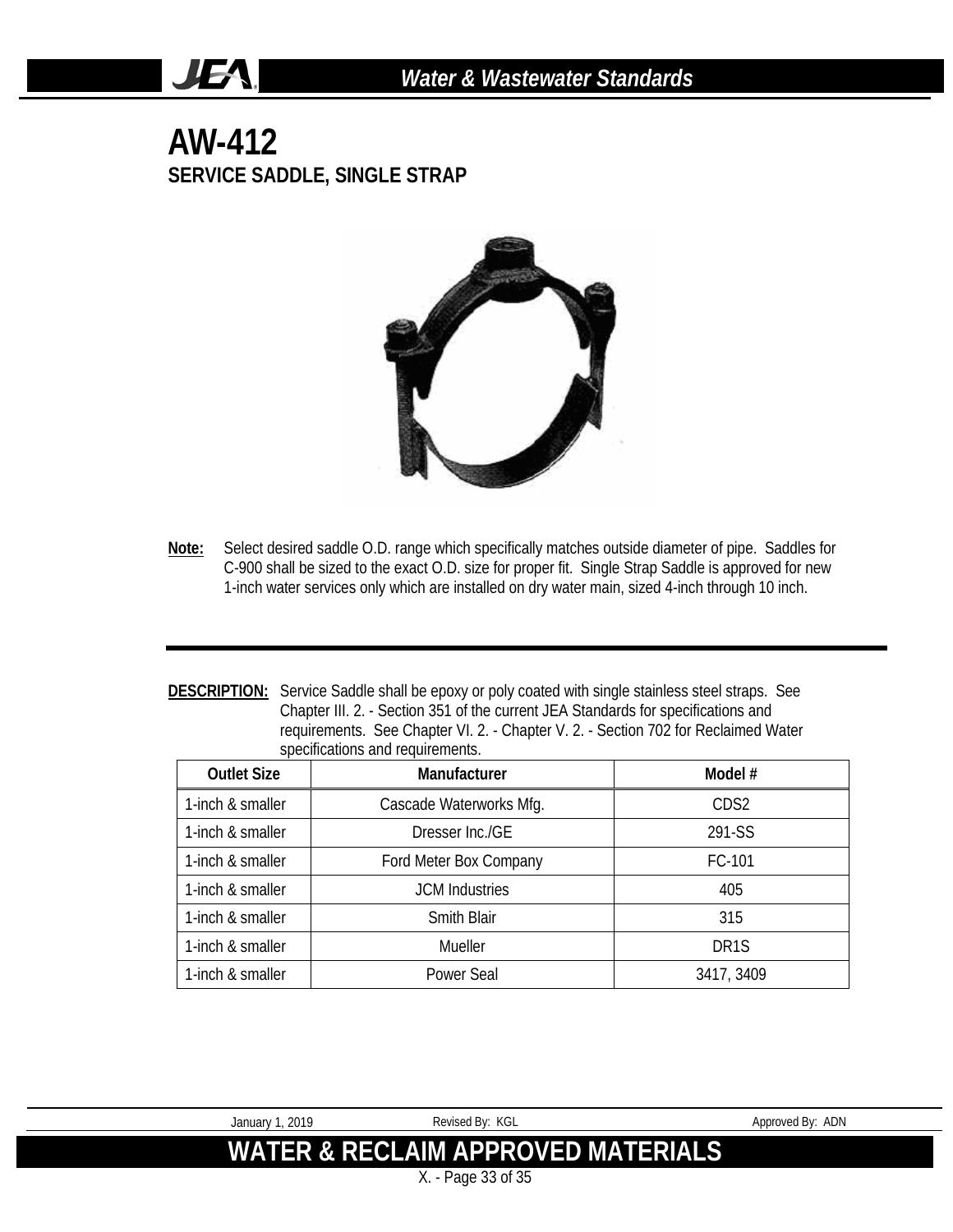# **AW-413 CASING SPACER**

**JEA** 



**DESCRIPTION:** Casing Spacers. See Chapter III. 1. - Section 350 of the current JEA Standards for specifications and requirements. See Chapter VI. 1. - Section 701 for Reclaimed Water specifications and requirements.

| <b>SIZE</b> | <b>MANUFACTURER</b>               | <b>MODEL#</b>                    |
|-------------|-----------------------------------|----------------------------------|
| Varies      | Cascade Waterworks Mfg.           | <b>CCS</b>                       |
| Varies      | EnPro Industries, Inc.            | S/S Type                         |
| Varies      | EnPro Industries, Inc.            | <b>PVC Coated Steel</b>          |
| Varies      | RACI                              | <b>High Density Polyethylene</b> |
| Varies      | Advanced Products & Systems, Inc. | SSI, SI, CI                      |
| Varies      | <b>BWM Company</b>                |                                  |
| Varies      | <b>CCI Pipeline Systems</b>       | CSC, CSS                         |